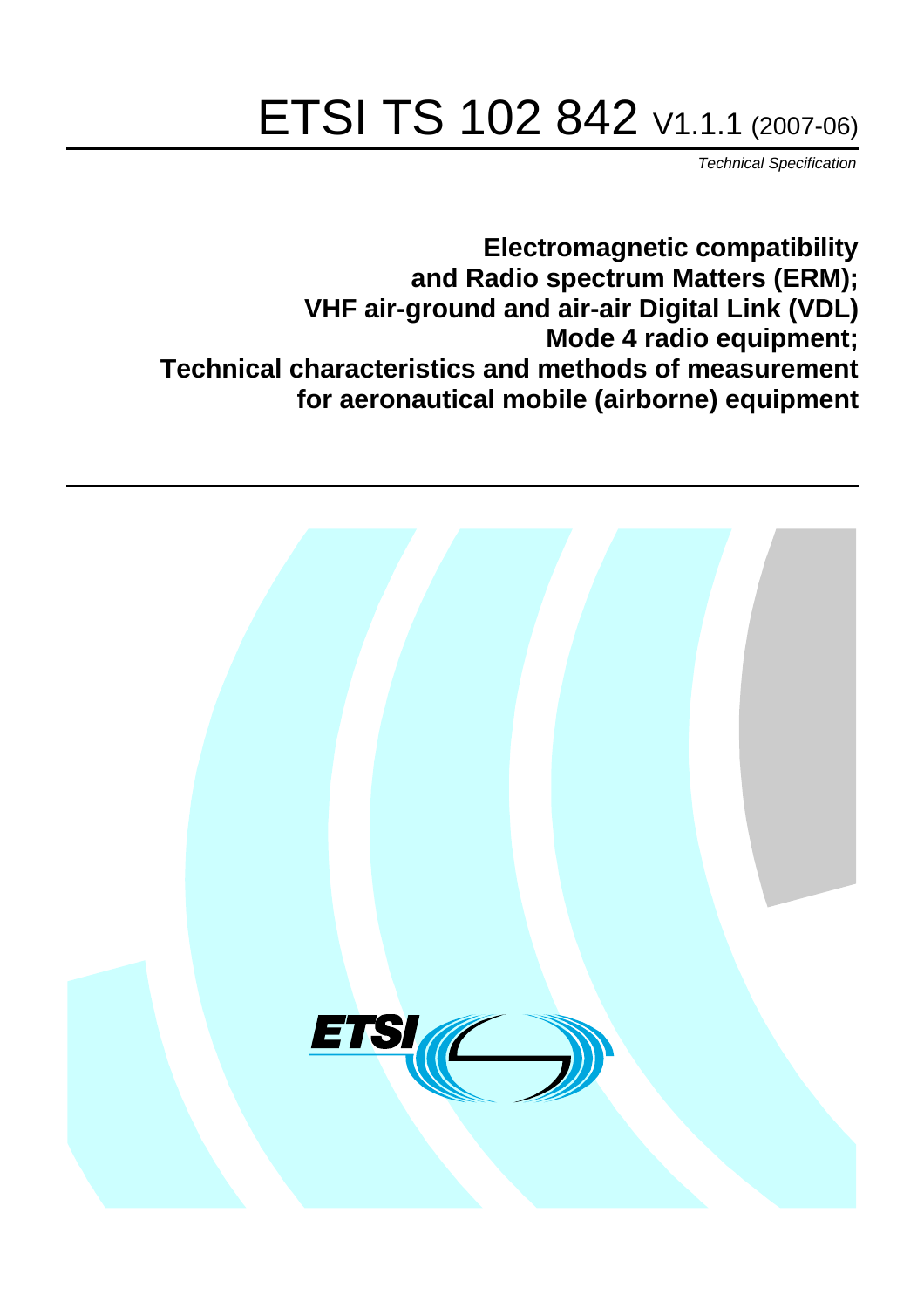Reference DTS/ERM-TG25-036-5

Keywords aeronautical, radio, digital, testing, VHF

#### **ETSI**

#### 650 Route des Lucioles F-06921 Sophia Antipolis Cedex - FRANCE

Tel.: +33 4 92 94 42 00 Fax: +33 4 93 65 47 16

Siret N° 348 623 562 00017 - NAF 742 C Association à but non lucratif enregistrée à la Sous-Préfecture de Grasse (06) N° 7803/88

#### **Important notice**

Individual copies of the present document can be downloaded from: [http://www.etsi.org](http://www.etsi.org/)

The present document may be made available in more than one electronic version or in print. In any case of existing or perceived difference in contents between such versions, the reference version is the Portable Document Format (PDF). In case of dispute, the reference shall be the printing on ETSI printers of the PDF version kept on a specific network drive within ETSI Secretariat.

Users of the present document should be aware that the document may be subject to revision or change of status. Information on the current status of this and other ETSI documents is available at <http://portal.etsi.org/tb/status/status.asp>

If you find errors in the present document, please send your comment to one of the following services: [http://portal.etsi.org/chaircor/ETSI\\_support.asp](http://portal.etsi.org/chaircor/ETSI_support.asp)

#### **Copyright Notification**

No part may be reproduced except as authorized by written permission. The copyright and the foregoing restriction extend to reproduction in all media.

> © European Telecommunications Standards Institute 2007. All rights reserved.

**DECT**TM, **PLUGTESTS**TM and **UMTS**TM are Trade Marks of ETSI registered for the benefit of its Members. **TIPHON**TM and the **TIPHON logo** are Trade Marks currently being registered by ETSI for the benefit of its Members. **3GPP**TM is a Trade Mark of ETSI registered for the benefit of its Members and of the 3GPP Organizational Partners.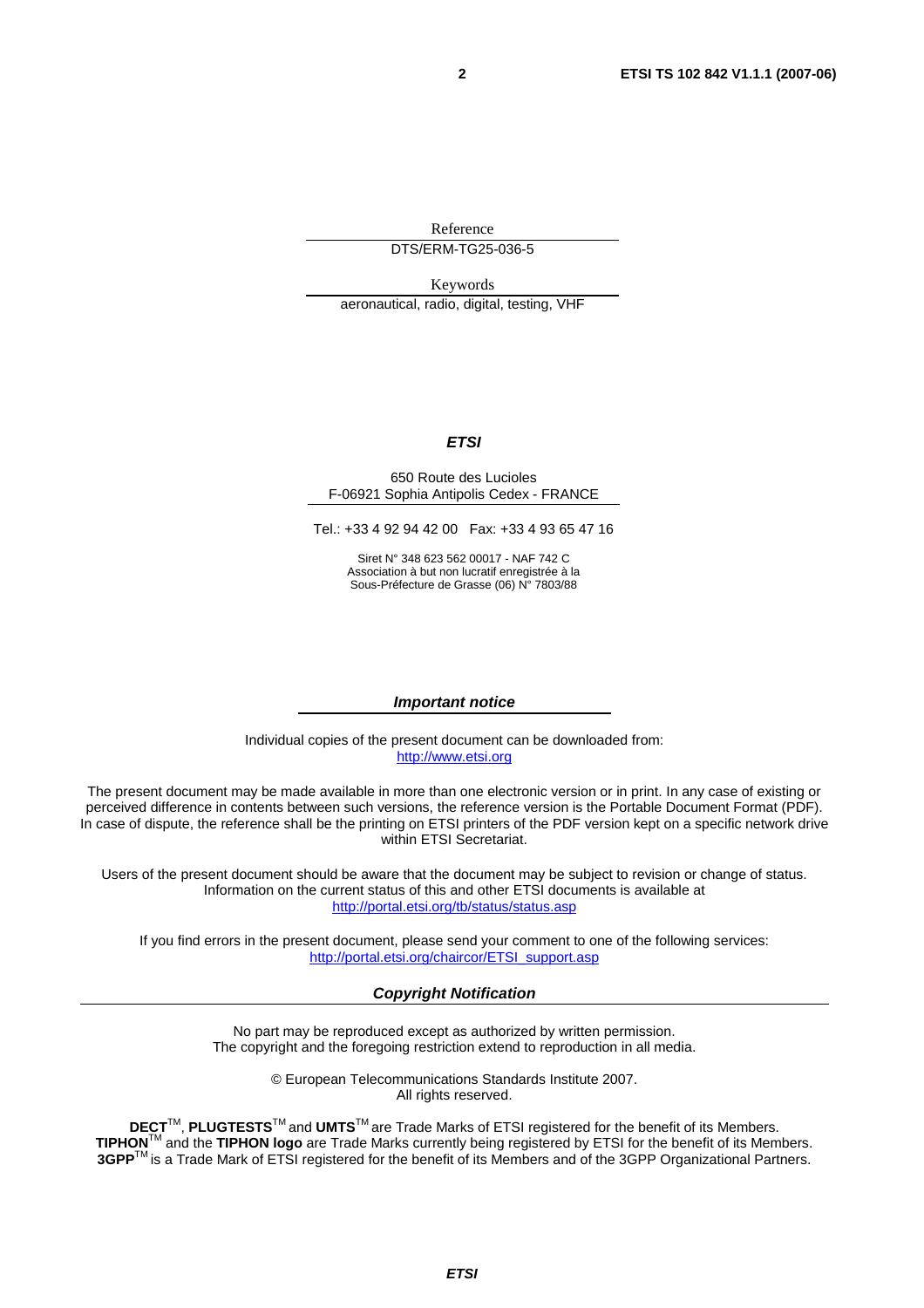# Contents

| 1               |                               |  |  |
|-----------------|-------------------------------|--|--|
| $\overline{2}$  |                               |  |  |
| $\overline{3}$  |                               |  |  |
| 3.1             |                               |  |  |
| 3.1.1<br>3.1.2  |                               |  |  |
| 3.1.3           |                               |  |  |
| 3.2             |                               |  |  |
| $\overline{4}$  |                               |  |  |
| 4.1             |                               |  |  |
| 4.2             |                               |  |  |
| 4.3             |                               |  |  |
| $5\overline{)}$ |                               |  |  |
| 5.1             |                               |  |  |
| 5.2             |                               |  |  |
|                 | <b>Annex A (informative):</b> |  |  |
|                 |                               |  |  |

 $\mathbf{3}$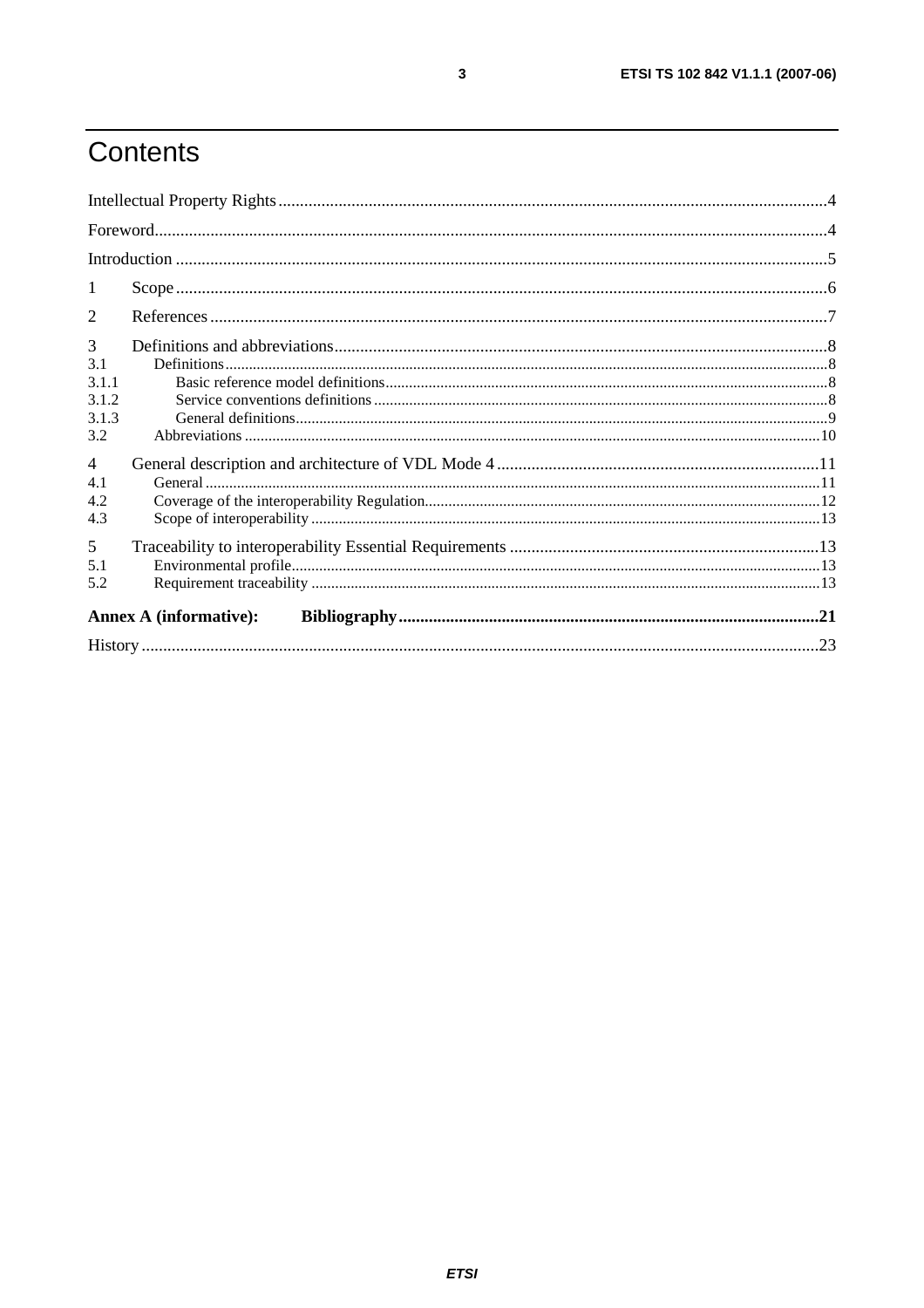IPRs essential or potentially essential to the present document may have been declared to ETSI. The information pertaining to these essential IPRs, if any, is publicly available for **ETSI members and non-members**, and can be found in ETSI SR 000 314: *"Intellectual Property Rights (IPRs); Essential, or potentially Essential, IPRs notified to ETSI in respect of ETSI standards"*, which is available from the ETSI Secretariat. Latest updates are available on the ETSI Web server ([http://webapp.etsi.org/IPR/home.asp\)](http://webapp.etsi.org/IPR/home.asp).

Pursuant to the ETSI IPR Policy, no investigation, including IPR searches, has been carried out by ETSI. No guarantee can be given as to the existence of other IPRs not referenced in ETSI SR 000 314 (or the updates on the ETSI Web server) which are, or may be, or may become, essential to the present document.

### Foreword

This Technical Specification (TS) has been produced by ETSI Technical Committee Electromagnetic compatibility and Radio spectrum Matters (ERM).

The present document is accompanied by an equivalent ground-based standard, EN 301 842 [9] and TS 101 842 [10], covering the VHF air-ground Data Link (VDL) Mode 4 radio equipment; Technical characteristics and methods of measurement for ground-based equipment.

NOTE: Minimum Operational Performance Specifications (MOPS) are also being developed for VDL Mode 4. EUROCAE have previously published Interim MOPS for VDL Mode 4 (see bibliography) which are a sub-set of EN 302 842-1 [5], parts 2 [6], 3 [7] and 4 [8]. EN 302 842-1 [5] parts 2 [6], 3 [7] and 4 [8] complies with the requirements of CEC Mandate M/318 (see bibliography).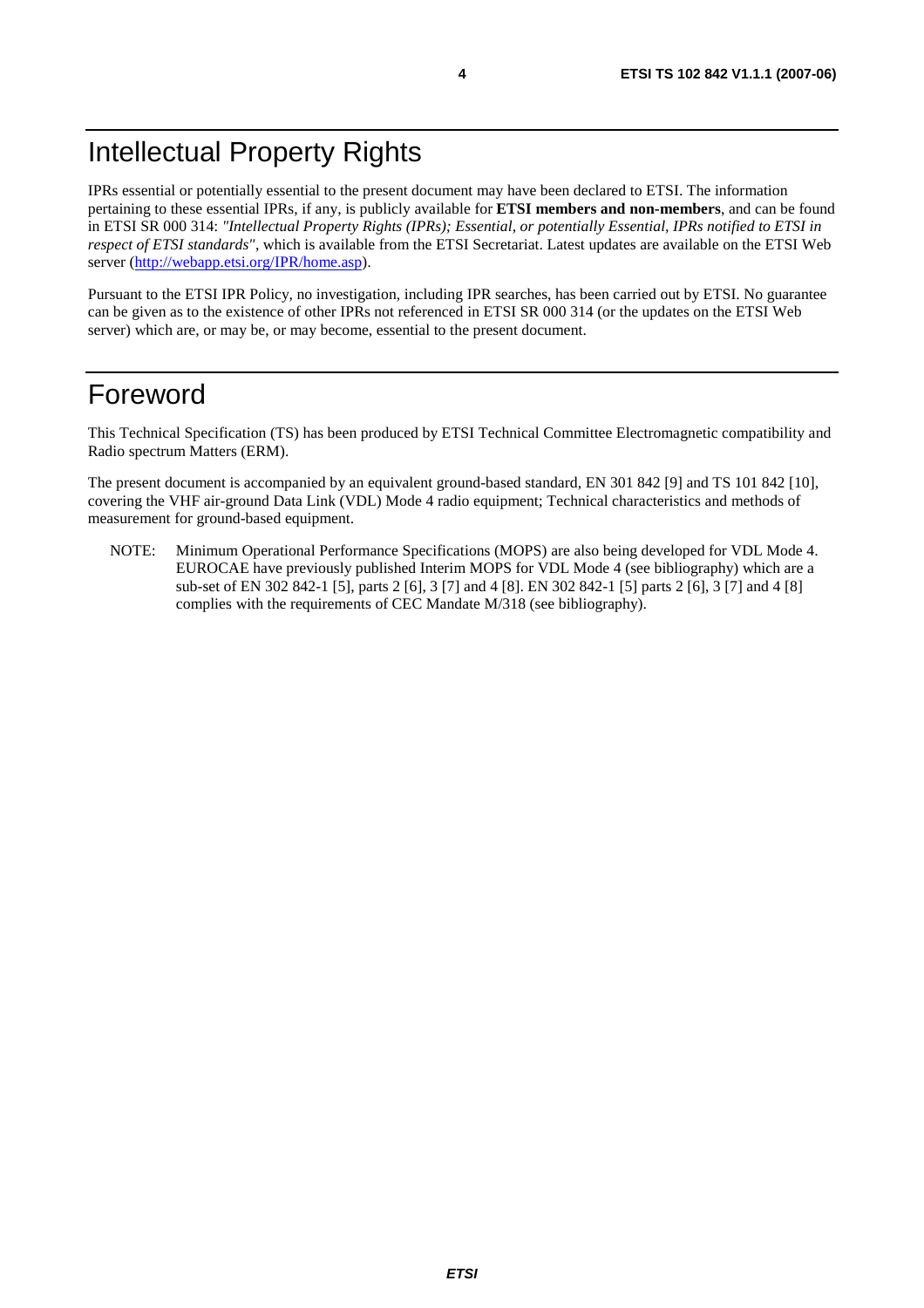### Introduction

The present document states the technical specifications for Very High Frequency (VHF) Digital Link (VDL) Mode 4 aeronautical mobile (airborne) radio transmitters, transceivers and receivers for air-ground and air-air communications operating in the VHF band, using Gaussian Filtered Frequency Shift Keying (GFSK) modulation with 25 kHz channel spacing and capable of tuning to any of the 25 kHz channels from 118,000 MHz to 136,975 MHz as defined in ICAO VDL SARPs [2].

The present document may be used to produce tests for the assessment of the performance of the equipment. The performance of the equipment submitted for type testing should be representative of the performance of the corresponding production model.

The present document has been written on the assumption that:

- the type test measurements will be performed only once, in an accredited test laboratory, and the measurements will be accepted by the various authorities in order to grant type approval;
- if equipment available on the market is required to be checked it may be tested in accordance with the methods of measurement specified in the present document or a documented alternative approved by the certifying authority;
- equipment comply with EN 302 842-1 [5].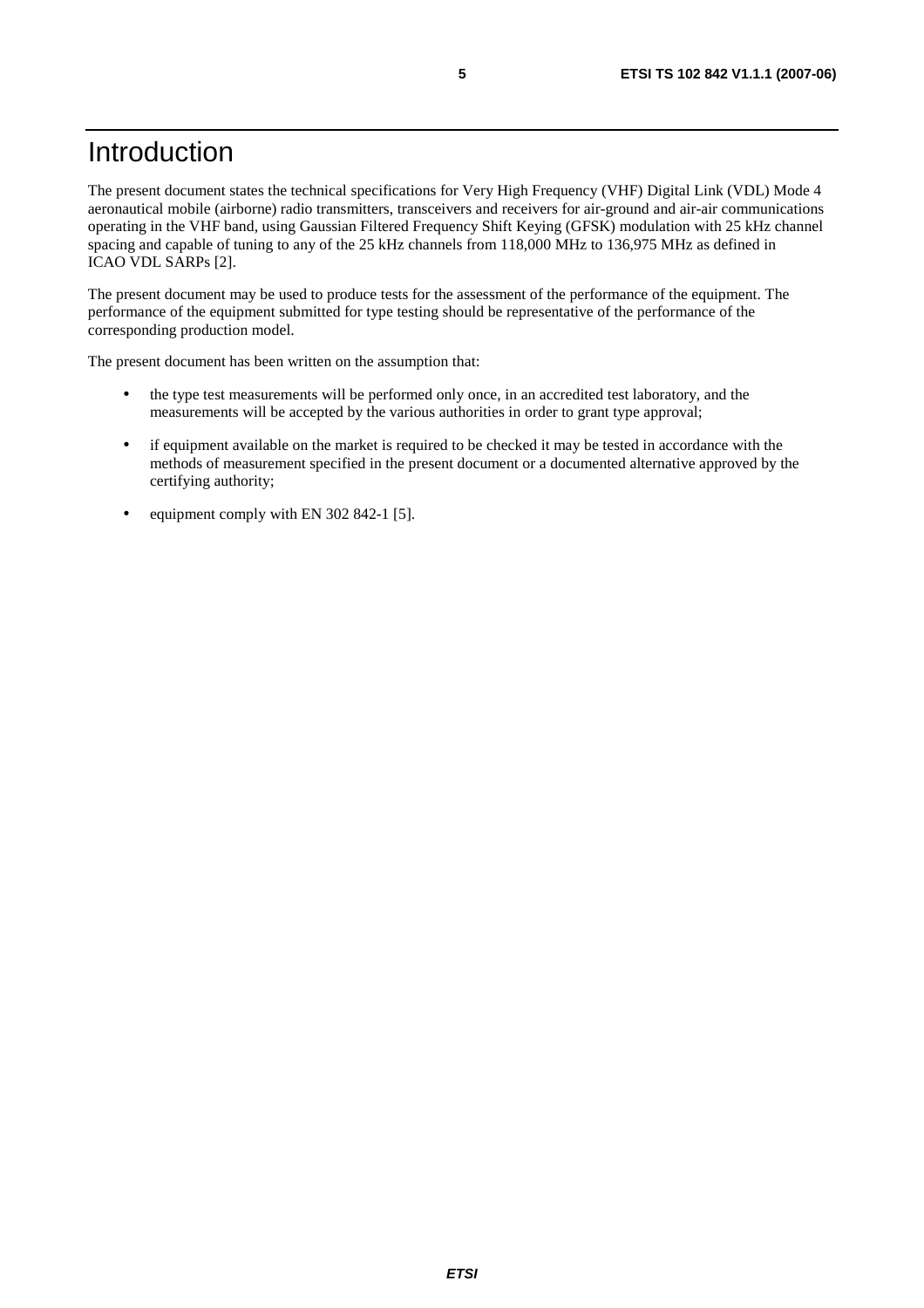### 1 Scope

The present document applies to the following radio equipment types:

• Very High Frequency (VHF) Digital Link (VDL) Mode 4 aeronautical mobile (airborne) radio transmitters, transceivers and receivers for air-ground and air-air communications operating in the VHF band, using Gaussian Filtered Frequency Shift Keying (GFSK) modulation with 25 kHz channel spacing and capable of tuning to any of the 25 kHz channels from 118,000 MHz to 136,975 MHz as defined in ICAO VDL SARPs [2].

The present document provides part 5 of the technical specifications.

The present document is designed to ensure that equipment certified to it will be compatible with the relevant ICAO VHF Digital Link (VDL) Standards and Recommended Practices (SARPs) [2] and VDL Mode 4 Technical Manual (TM) [1]. It also shows how the requirements can be traced to the ETSI interpretation of the EC 552/2004 [11] for the Single European Sky.

Manufacturers should note that in future the tuning range for the transmitter may also cover any 25 kHz channel from 112,000 MHz to 117,975 MHz and the receiver(s) may cover any 25 kHz channel from 108,000 MHz to 117,975 MHz.

The present document applies to "aeronautical mobile (airborne and in some cases ground vehicles)" equipment which will hereinafter be referred to as "mobile" equipment.

The scope of the present document is limited to mobile stations. The equivalent technical specification for ground stations is EN 301 842 series [9] and TS 101 842 [10].

The VDL Mode 4 system provides digital communication exchanges between aircraft and ground-based systems and other aircraft supporting surveillance and communication applications. The supported modes of communication include:

- broadcast and point-to-point communication;
- broadcast services including Automatic Dependent Surveillance Broadcast (ADS-B), Traffic Information Service - Broadcast (TIS-B) and Flight Information Service - Broadcast (FIS-B) capabilities;
- air-air and ground-air services;
- operation without ground infrastructure.

The present document is derived from the specifications:

- VDL Mode 4 standards produced under the auspices of the International Civil Aviation Organization (ICAO) [1] and [2].
- Other relevant standards as defined in clause 2.

It is envisaged that manufacturers may provide equipment supporting:

- broadcast services only;
- point-to-point services only;
- both broadcast and point-to-point services.

The present document includes:

- clause 2 provides references to relevant documents;
- clause 3 provides general definitions, abbreviations and symbols used;
- clause 4 refers to a general description and architecture of VDL Mode 4 contained in EN 302 842-2 [6];
- clause 5 provides tables tracing technical requirements specifications applicable to the interoperability Regulation [11];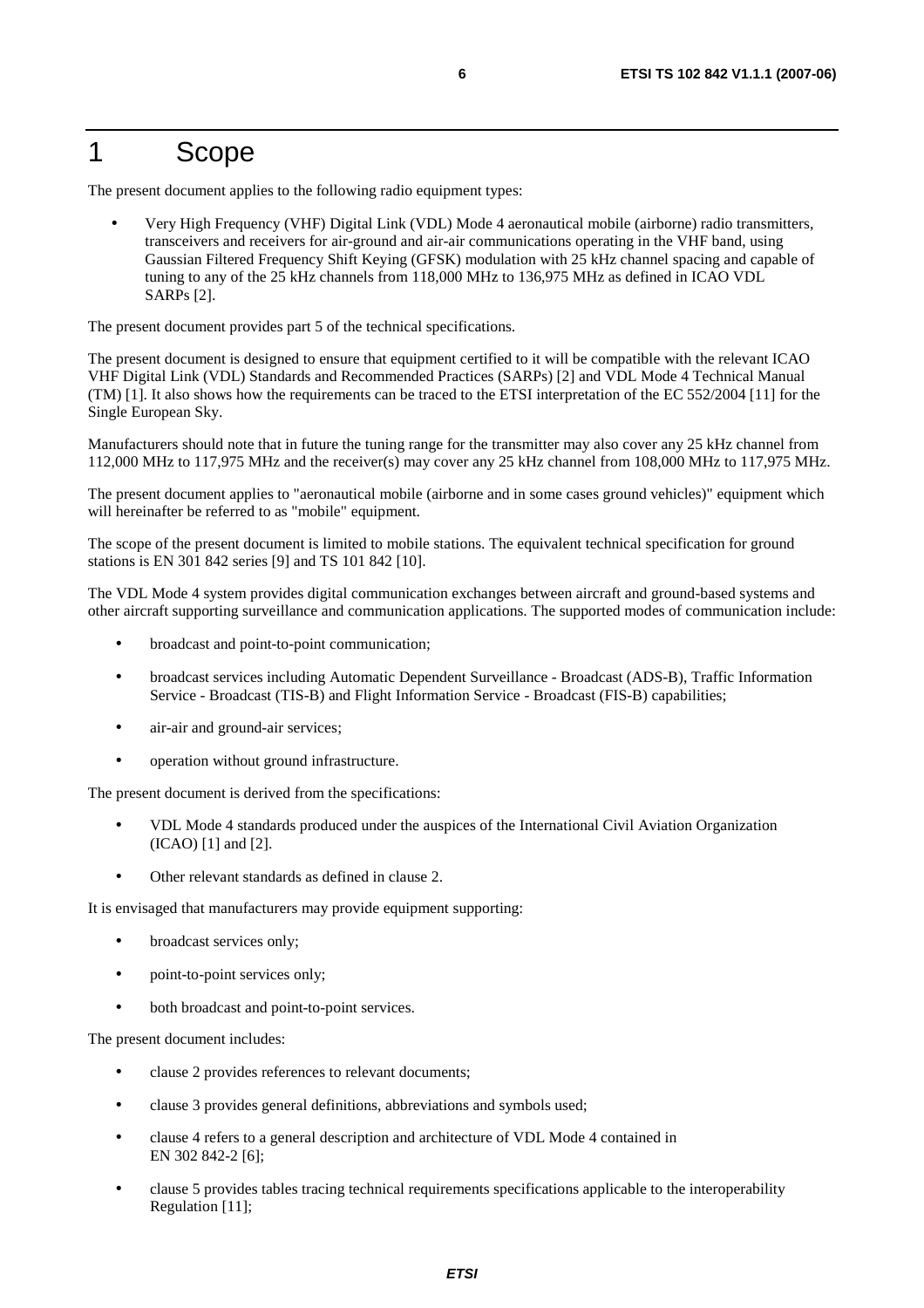- annex A provides a Bibliography;
- a document history.

#### **Mandating and Recommendation Phrases**

a) **"Shall"**

The use of the word "Shall" indicates a mandated criterion; i.e. compliance with the particular procedure or specification is mandatory and no alternative may be applied.

b) **"Should"**

The use of the word "Should" (and phrases such as "It is recommended that...", etc.) indicate that though the procedure or criterion is regarded as the preferred option, alternative procedures, specifications or criteria may be applied, provided that the manufacturer, installer or tester can provide information or data to adequately support and justify the alternative.

### 2 References

The following documents contain provisions which, through reference in this text, constitute provisions of the present document.

- References are either specific (identified by date of publication and/or edition number or version number) or non-specific.
- For a specific reference, subsequent revisions do not apply.
- For a non-specific reference, the latest version applies.

Referenced documents which are not found to be publicly available in the expected location might be found at <http://docbox.etsi.org/Reference>.

- NOTE: While any hyperlinks included in this clause were valid at the time of publication ETSI cannot guarantee their long term validity.
- [1] ICAO Doc. 9816 AN/448 (First Edition 2004): "Manual on VHF Digital Link (VDL) Mode 4, Part 2, Detailed Technical Specifications".
- [2] ICAO Annex 10 to the Convention on International Civil Aviation: "Aeronautical Telecommunications, Volume III: Communication Systems, Part I: Digital Data Communication Systems, Chapter 6".
- [3] ISO/IEC 7498-1 (1994): "Information technology Open Systems Interconnection Basic Reference Model: The Basic Model".
- [4] ISO/IEC 10731 (1994): "Information technology Open Systems Interconnection Basic Reference Model - Conventions for the definition of OSI services".
- [5] ETSI EN 302 842-1 (V1.2.1): "Electromagnetic compatibility and Radio spectrum Matters (ERM); VHF air-ground and air-air Digital Link (VDL) Mode 4 radio equipment; Technical characteristics and methods of measurement for aeronautical mobile (airborne) equipment; Part 1: Physical layer".
- [6] ETSI EN 302 842-2 (V1.2.1): "Electromagnetic compatibility and Radio spectrum Matters (ERM); VHF air-ground and air-air Digital Link (VDL) Mode 4 radio equipment; Technical characteristics and methods of measurement for aeronautical mobile (airborne) equipment; Part 2: General description and data link layer".
- [7] ETSI EN 302 842-3 (V1.2.1): "Electromagnetic compatibility and Radio spectrum Matters (ERM); VHF air-ground and air-air Digital Link (VDL) Mode 4 radio equipment; Technical characteristics and methods of measurement for aeronautical mobile (airborne) equipment; Part 3: Additional broadcast aspects".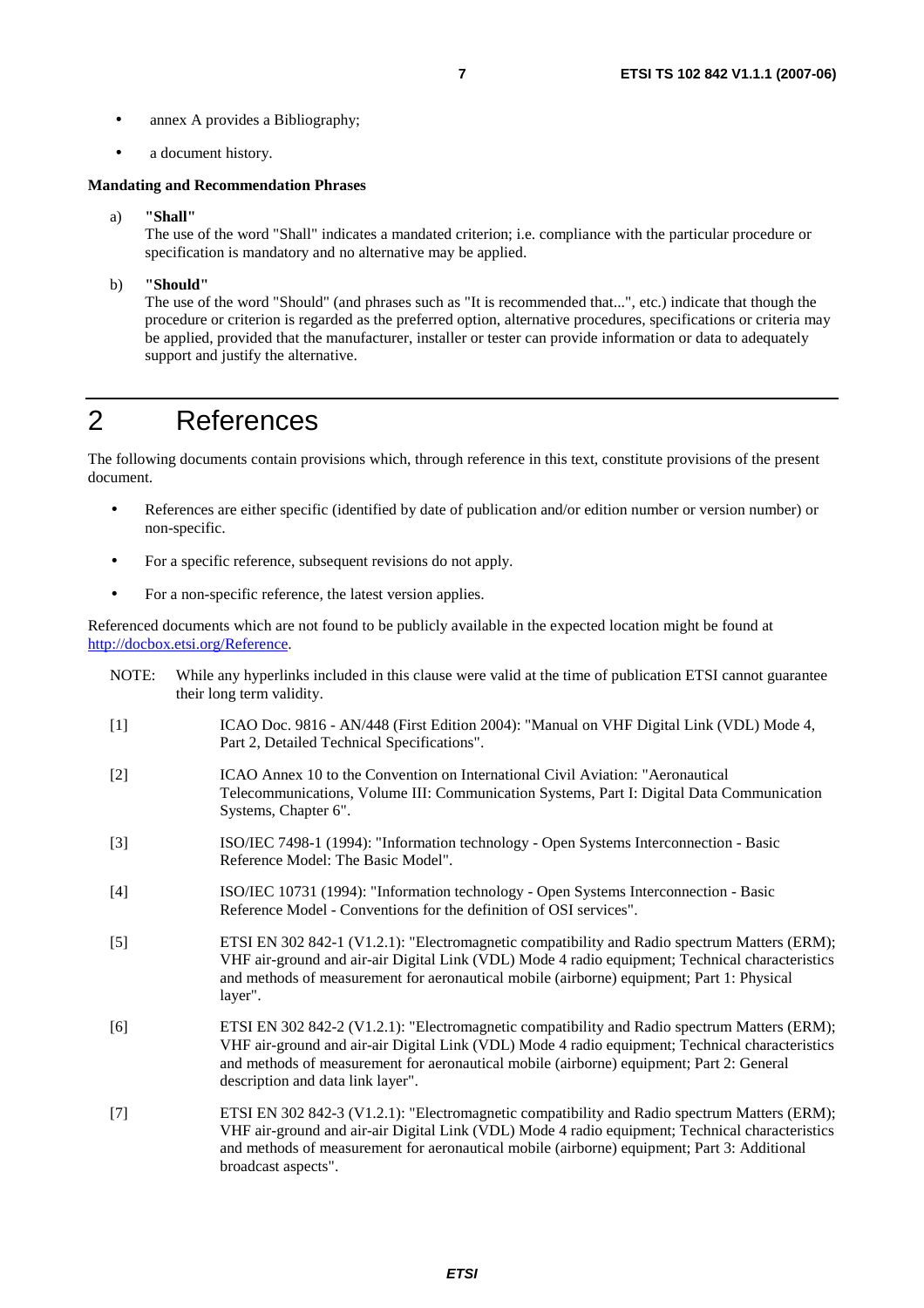| [8]  | ETSI EN 302 842-4 (V1.2.1): "Electromagnetic compatibility and Radio spectrum Matters (ERM);<br>VHF air-ground and air-air Digital Link (VDL) Mode 4 radio equipment; Technical characteristics<br>and methods of measurement for aeronautical mobile (airborne) equipment; Part 4: Point-to-point<br>functions". |
|------|-------------------------------------------------------------------------------------------------------------------------------------------------------------------------------------------------------------------------------------------------------------------------------------------------------------------|
| [9]  | ETSI EN 301 842 (all parts): "Electromagnetic compatibility and Radio spectrum Matters (ERM);<br>VHF air-ground and air-air Digital Link (VDL) Mode 4 radio equipment; Technical characteristics<br>and methods of measurement for ground-based equipment".                                                       |
| [10] | ETSI TS 101 842: "Electromagnetic compatibility and Radio spectrum Matters (ERM): VHF                                                                                                                                                                                                                             |

- [10] ETSI TS 101 842: "Electromagnetic compatibility and Radio spectrum Matters (ERM); VHF air-ground Digital Link (VDL) Mode 4 radio equipment; Technical characteristics and methods of measurement for ground-based equipment; VDL4 ground-based equipment compliance with the SES 552/2004 interoperability Regulation".
- [11] Regulation (EC) No 552/2004 of the European Parliament and of the Council of 10 March 2004 on the interoperability of the European Air Traffic Management network (the interoperability Regulation).
- [12] Commission Regulation (EC) No 2150/2005 of 23 December 2005 laying down common rules for the flexible use of airspace.

## 3 Definitions and abbreviations

### 3.1 Definitions

### 3.1.1 Basic reference model definitions

The present document is based on the concepts developed in the open systems interconnect basic reference model and makes use of the following terms defined in ISO/IEC 7498-1 [3]:

- layer;
- sublayer;
- entity;
- service;
- service access point;
- service data unit;
- physical layer;
- data link layer.

### 3.1.2 Service conventions definitions

The present document makes use of the following terms defined in ISO/IEC 10731 [4]:

- service provider;
- service user;
- service primitive;
- request;
- indication;
- confirm.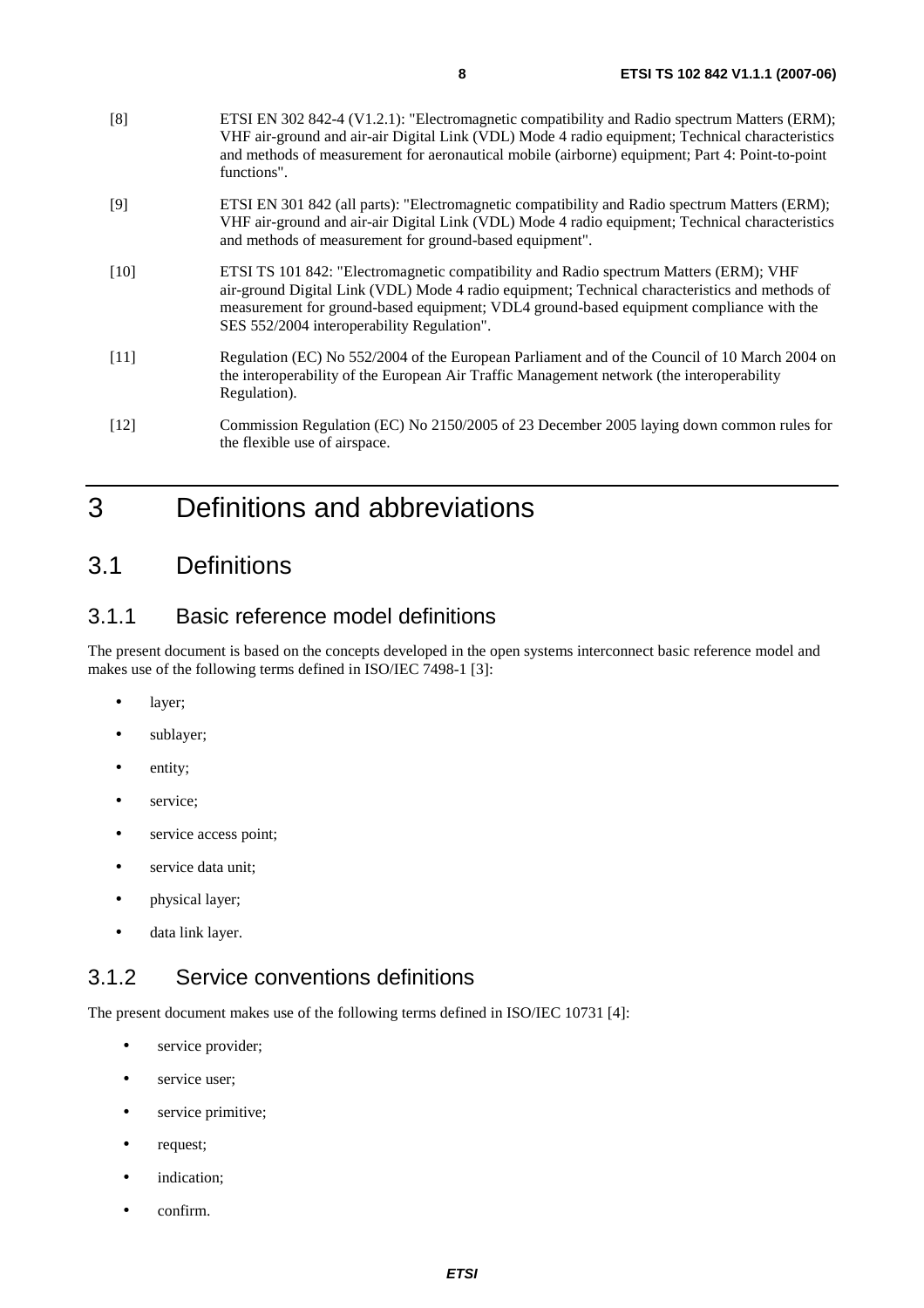#### 3.1.3 General definitions

For the purposes of the present document, the terms and definitions given in EN 302 842-1 [5], EN 302 842-2 [6] and the following apply:

**Aeronautical Mobile Service (AMS):** mobile service between aeronautical stations and aircraft stations, or between aircraft stations, in which survival craft stations may participate

**Automatic Dependent Surveillance - Broadcast (ADS-B):** surveillance application transmitting parameters, such as position, track and ground speed, via a broadcast mode data link for use by any air and ground users requiring it

NOTE: ADS-B is a surveillance service based on aircraft self-determination of position/velocity/time and automatic, periodic or random, broadcast of this information along with auxiliary data such as aircraft identity (ID), communications control parameters, etc. ADS-B is intended to support multiple high-level applications and associated services such as cockpit display of traffic information, traffic alert and collision avoidance functionality, enhanced traffic management in the air and on the ground, search and rescue support and others.

**Data Link Service (DLS) sublayer:** sublayer that resides above the VDL Mode 4 Specific Services (VSS) and the MAC sublayers

NOTE: The data link service (DLS) manages the transmit queue, creates and destroys data link entities (DLEs) for connection-oriented communications, provides facilities for the link management entity (LME) to manage the DLS, and provides facilities for connection-less communications.

**DLS system:** VDL system that implements the DLS and subnetwork protocols to carry Aeronautical Telecommunication Network (ATN) or other packets

**environmental profile:** range of environmental conditions under which equipment within the scope of the present document is required to comply with the provisions of the present document

**equipment:** constituent parts of the VDL Mode 4 system

**ground base station:** aeronautical station equipment, in the aeronautical mobile service, for use with an external antenna and intended for use at a fixed location

**ground station co-ordination:** co-ordination of transmissions from two or more ground stations using the UTC-minute time frame

**link:** connects a mobile DLE and a ground DLE and is uniquely specified by the combination of mobile DLS address and the ground DLS address

NOTE: A different subnetwork entity resides above every link endpoint.

**link establishment:** process by which two stations discover each other, determine to communicate with each other, decide upon the communication parameters, create a link and initialize its state before beginning communications

**link layer:** layer that lies immediately above the physical layer in the Open Systems Interconnection protocol model

NOTE: The link layer provides for the reliable transfer of information across the physical media. It is subdivided into the data link sublayer and the media access control sublayer.

**Link Management Entity (LME):** protocol state machine capable of acquiring, establishing, and maintaining a connection to a single peer system

NOTE: An LME establishes data link and subnetwork connections, "hands-off" those connections, and manages the media access control sublayer and physical layer. An aircraft LME tracks how well it can communicate with the ground stations of a single ground system. An aircraft VDL management entity (VME) instantiates an LME for each ground station that it monitors. Similarly, the ground VME instantiates an LME for each aircraft that it monitors. An LME is deleted when communication with the peer system is no longer viable.

**Media Access Control (MAC):** sublayer that acquires the data path and controls the movement of bits over the data path

**mobile:** radio equipment designed for installation into vehicles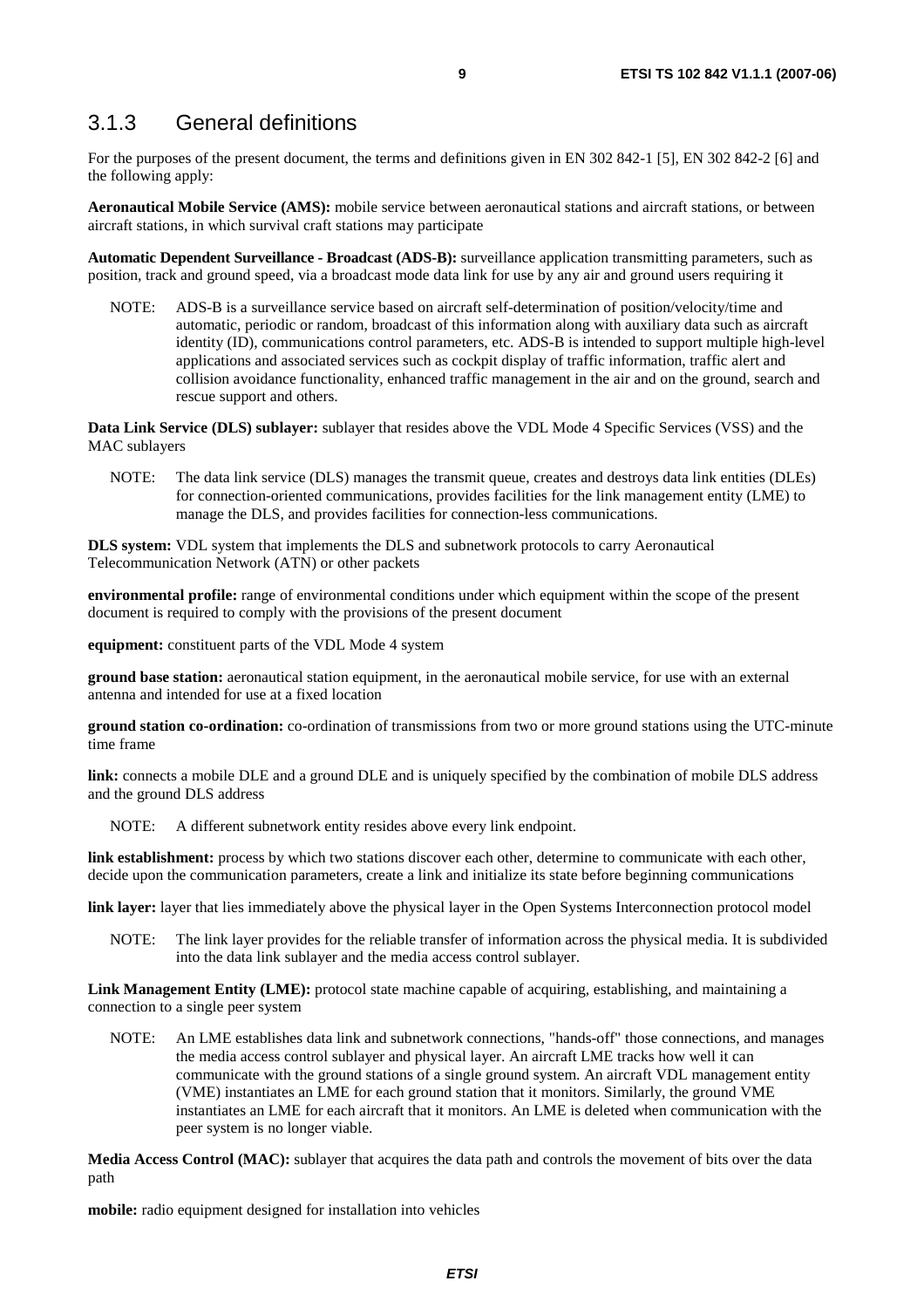**physical layer:** lowest level layer in the Open Systems Interconnection protocol model

NOTE: The physical layer is concerned with only the transmission of binary information over the physical medium (e.g. VHF radio).

**primary time source:** normal operation timing mode in which a VDL Mode 4 station maintains time synchronization to Universal Co-ordinated Time (UTC) second to within a two-sigma value of 400 ns

**station:** VDL Mode 4 Specific Services (VSS)-capable entity

NOTE: A station may be either a mobile station or a ground station. A station is a physical entity that transmits and receives bursts over the RF interface (either air/ground (A/G) or air-to-air (A/A)) and comprises, at a minimum: a physical layer, media access control sublayer, and a unique VSS address. A station which is also a DLS station has the same address.

**subnetwork layer:** layer that establishes, manages, and terminates connections across a subnetwork

**synchronization burst (or "sync" burst):** VDL Mode 4 burst which announces, as a minimum, existence and position

NOTE: Ground stations announce existence, position, and the current time. Mobile stations lacking timing information can then derive the slot structure from ground synchronization bursts. Mobile stations lacking position information can derive position from both mobile and ground synchronization bursts. This periodic information is used in various ways including ADS-B, secondary navigation, and simplifying the LME algorithms.

**VDL Mode 4:** VHF data link using a Gaussian Filtered Frequency Shift Keying modulation scheme and self-organizing time division multiple access

**VDL Mode 4 Specific Services (VSS) sublayer:** sublayer that resides above the MAC sublayer and provides VDL Mode 4 specific access protocols including reserved, random and fixed protocols

**VDL Mode 4 station:** physical entity that transmits and receives VDL Mode 4 bursts over the RF interface (either A/G or air-to-air (A/A)) and comprises, as a minimum: a physical layer, Media Access Control sublayer and a VSS sublayer

NOTE: A VDL Mode 4 station may either be a mobile VDL Mode 4 station or a ground VDL Mode 4 station.

**VSS user:** user of the VDL Mode 4 Specific Services

NOTE: The VSS user could be higher layers in the VDL Mode 4 Technical Manual or an external application using VDL Mode 4.

### 3.2 Abbreviations

For the purposes of the present document, the following abbreviations apply:

| A/A         | Air-to-air                                     |
|-------------|------------------------------------------------|
| A/G         | Air-to-Ground                                  |
| $ADS-B$     | Automatic Dependent Surveillance - Broadcast   |
| <b>AMS</b>  | <b>Aeronautical Mobile Service</b>             |
| <b>ANSP</b> | Air Navigation Service Provider                |
| <b>ATN</b>  | <b>Aeronautical Telecommunication Network</b>  |
| <b>DLE</b>  | Data Link Entity                               |
| <b>DLS</b>  | Data Link Service                              |
| $FIS-B$     | <b>Flight Information Service - Broadcast</b>  |
| <b>GFSK</b> | Gaussian Filtered Frequency Shift Keying       |
| <b>ICAO</b> | International Civil Aviation Organization      |
| ID.         | Identity                                       |
| <b>ISO</b>  | International Organization for Standardization |
| LME         | Link Management Entity                         |
| <b>MAC</b>  | Media Access Control                           |
| <b>MOPS</b> | Minimum Operational Performance Specifications |
| <b>OSI</b>  | Open Systems Interconnection                   |
| TIS-B       | <b>Traffic Information Service - Broadcast</b> |
| <b>UTC</b>  | Universal Co-ordinated Time                    |
|             |                                                |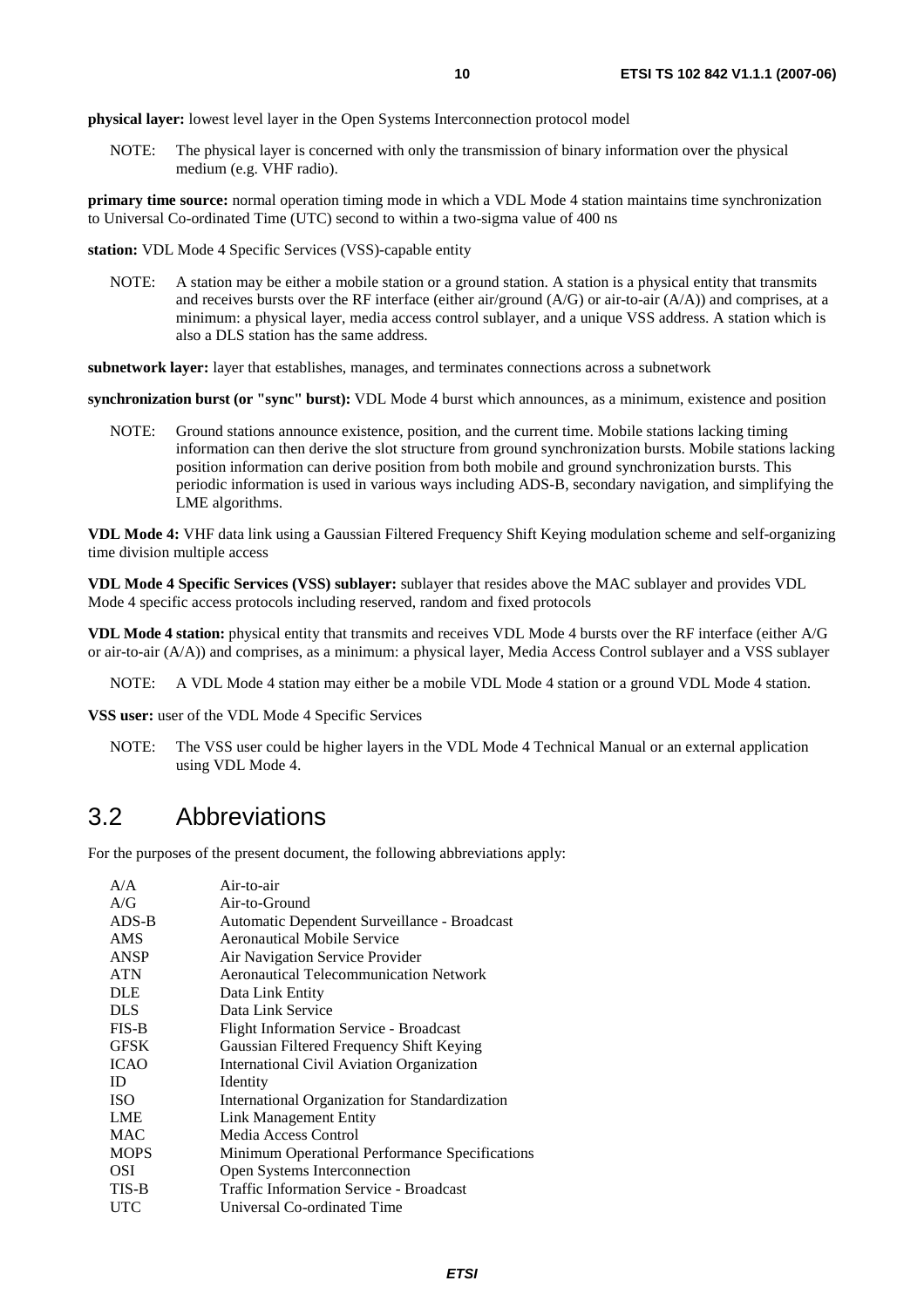| <b>VDL</b>       | <b>VHF</b> Digital Link      |
|------------------|------------------------------|
| VDI <sub>4</sub> | VHF Digital Link Mode 4      |
| <b>VHF</b>       | Very High Frequency          |
| <b>VME</b>       | <b>VDL Management Entity</b> |
| <b>VSS</b>       | VDL Mode 4 Specific Services |

### 4 General description and architecture of VDL Mode 4

### 4.1 General

A description of VDL Mode 4, the communication services provided, the equipment classes, the structure of the standards material and guidance on equipment performance verification is provided in EN 302 842-2 [6], clause 4.

In most respects, the VDL Mode 4 mobile station follows the provisions of the ICAO standards material for VDL Mode 4. Within the ICAO standard, there are some requirements that apply explicitly only to ground stations. These are addressed in the accompanying document EN 301 842 [9].

A number of other requirements will also not apply because of the assumed services provided by the mobile station.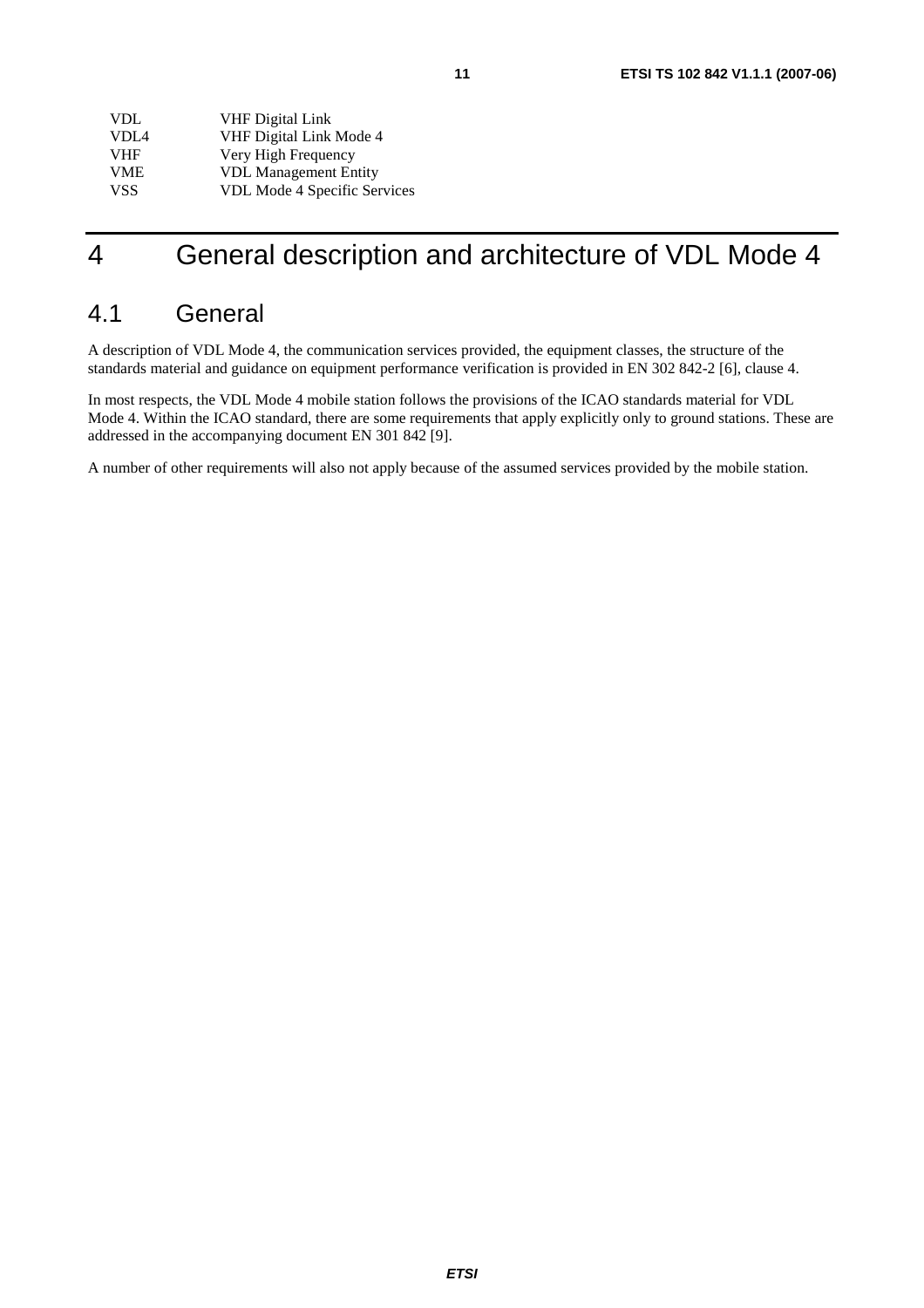### <span id="page-11-0"></span>4.2 Coverage of the interoperability Regulation

Table 4.1 indicates which of the essential requirements in annex II of the interoperability Regulation [11] are considered in the present document.

#### **Table 4.1: Coverage of the interoperability Regulation**

|                 | <b>Essential requirements Part A: General requirements</b> |                                                             |                     |                                                                     |  |  |  |
|-----------------|------------------------------------------------------------|-------------------------------------------------------------|---------------------|---------------------------------------------------------------------|--|--|--|
| No.             | <b>Title</b>                                               | <b>Constituent level</b>                                    | <b>System level</b> | <b>Explanation</b>                                                  |  |  |  |
| A <sub>1</sub>  | Seamless operation                                         | Part covered                                                | N/A                 | System requirements are not covered. Requirements relating to       |  |  |  |
|                 |                                                            |                                                             |                     | maintenance and operation are not relevant.                         |  |  |  |
| A2              | Support for new concepts of operation                      | N/A                                                         | N/A                 | This requirement can only be applied to systems and is not          |  |  |  |
|                 |                                                            |                                                             |                     | relevant at the constituent level.                                  |  |  |  |
| A <sub>3</sub>  | Safety                                                     | Part covered                                                | N/A                 | System requirements are not covered. Requirements relating to       |  |  |  |
|                 |                                                            |                                                             |                     | operation are not relevant.                                         |  |  |  |
| A4              | Civil-military coordination                                | Part covered                                                | N/A                 | Airspace management, air traffic flow management and national       |  |  |  |
|                 |                                                            |                                                             |                     | security requirements are not relevant at the constituent level.    |  |  |  |
| A <sub>5</sub>  | Environmental constraints                                  | N/A                                                         | N/A                 | This requirement can only be applied to systems and is not          |  |  |  |
|                 |                                                            |                                                             |                     | relevant at the constituent level.                                  |  |  |  |
| A <sub>6</sub>  | Principles governing the logical architecture of systems   | N/A                                                         | N/A                 | This requirement can only be applied to systems and is not          |  |  |  |
|                 |                                                            |                                                             |                     | relevant at the constituent level.                                  |  |  |  |
| A7              | Principles governing the construction of systems           | N/A                                                         | N/A                 | This requirement can only be applied to systems and is not          |  |  |  |
|                 |                                                            |                                                             |                     | relevant at the constituent level.                                  |  |  |  |
|                 |                                                            | <b>Essential requirements Part B: Specific requirements</b> |                     |                                                                     |  |  |  |
| B <sub>1</sub>  | Systems and procedures for airspace management             | N/A                                                         | N/A                 | This requirement can only be applied to systems and is not          |  |  |  |
|                 |                                                            |                                                             |                     | relevant at the constituent level.                                  |  |  |  |
| B <sub>2</sub>  | Systems and procedures for air traffic flow management     | Part covered                                                | N/A                 | System requirements are not covered. Only the design and build      |  |  |  |
|                 |                                                            |                                                             |                     | requirements for airborne constituents are covered.                 |  |  |  |
| B <sub>3</sub>  | Systems and procedures for air traffic services            | N/A                                                         | N/A                 | This requirement can only be applied to systems and is not          |  |  |  |
|                 |                                                            |                                                             |                     | relevant at the constituent level.                                  |  |  |  |
| B <sub>4</sub>  | Communications systems and procedures for ground-to-       | N/A                                                         | N/A                 | This requirement can only be applied to systems and is not          |  |  |  |
|                 | ground, air-to-ground and air-to-air communications        |                                                             |                     | relevant at the constituent level.                                  |  |  |  |
| B <sub>5</sub>  | Navigation systems and procedures                          | N/A                                                         | N/A                 | This requirement can only be applied to systems and is not          |  |  |  |
|                 |                                                            |                                                             |                     | relevant at the constituent level.                                  |  |  |  |
| B <sub>6</sub>  | Surveillance systems and procedures                        | N/A                                                         | N/A                 | This requirement can only be applied to systems and is not          |  |  |  |
|                 |                                                            |                                                             |                     | relevant at the constituent level.                                  |  |  |  |
| $\overline{B7}$ | Systems and procedures for aeronautical information        | Covered                                                     | N/A                 | Provision of information and the standards governing its format and |  |  |  |
|                 | services                                                   |                                                             |                     | content are relevant for constituents.                              |  |  |  |
| B <sub>8</sub>  | Systems and procedures for the use of meteorological       | N/A                                                         | N/A                 | This requirement can only be applied to systems and is not          |  |  |  |
|                 | information                                                |                                                             |                     | relevant at the constituent level.                                  |  |  |  |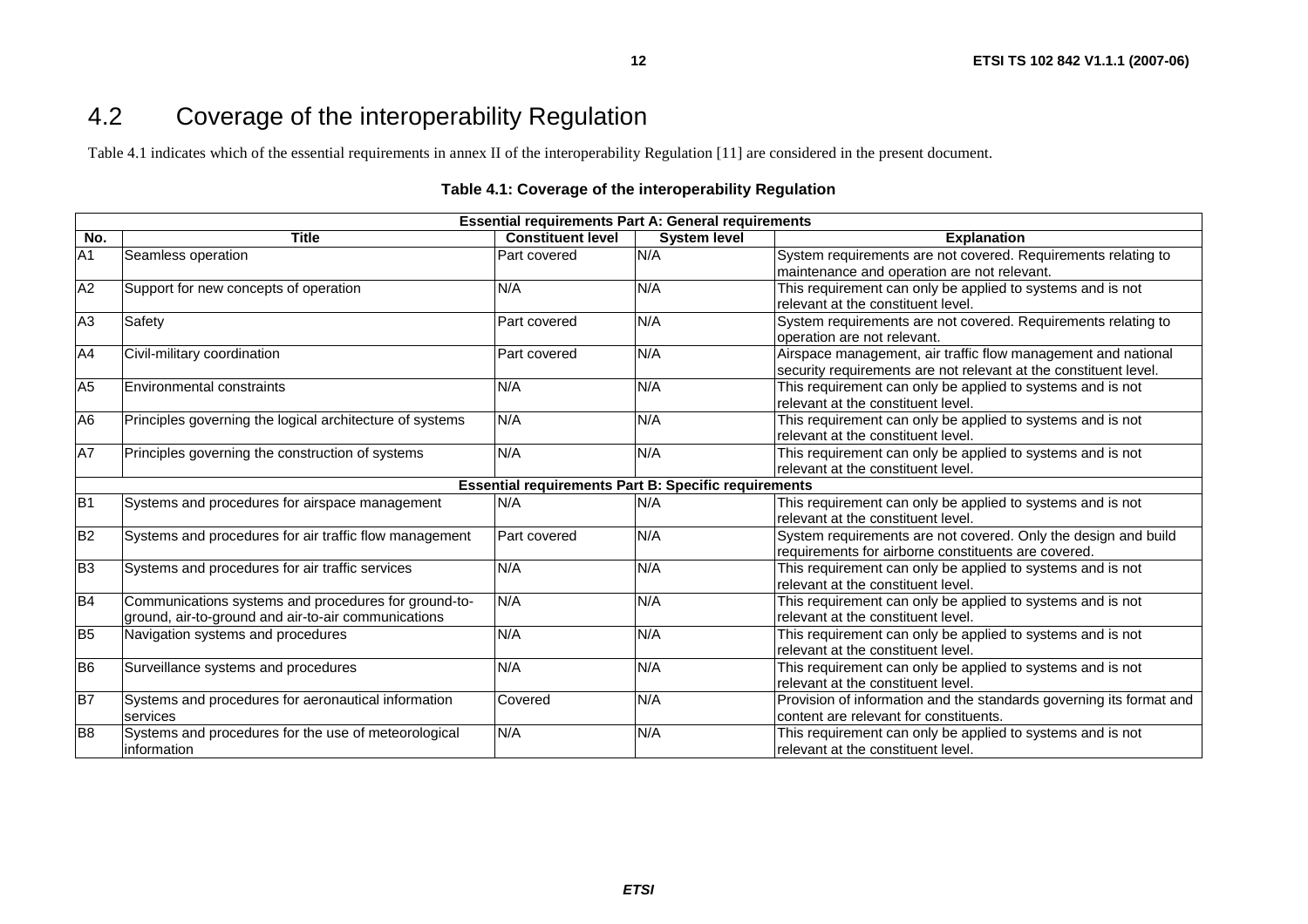### 4.3 Scope of interoperability

It is only possible to trace the constituent parts of the VDL Mode 4 airborne equipment with the interoperability Regulation. System-level configurations are outside the scope of the present document, as they are not manufacturer-specific.

### 5 Traceability to interoperability Essential **Requirements**

### 5.1 Environmental profile

The technical requirements of the present document apply under the environmental profile for operation of the equipment, which shall be declared by the supplier. The equipment shall comply with all of the technical requirements of the present document at all times when operating within the boundary limits of the declared operational environmental profile.

### 5.2 Requirement traceability

EC 552/2004 [11] has been examined by ETSI, and tables 5.1 and 5.2 refer to the agreed interpretation.

NOTE: The requirements contained in annex II of the interoperability Regulation were examined by TG25 of ETSI and were interpreted, by consensus, into meaningful statements relevant to the VDL Mode 4 equipment.

Table 5.1 outlines the mapping between the VDL Mode 4 aeronautical mobile station equipment essential requirements (taken from EN 302 842 parts 1 [5] to 4 [8]) and the related interpretation of each of the interoperability Regulation requirements in EC 552/2004 [11].

Table 5.2 cross-references the EC 552/2004 [11] requirement interpretations to the EN 302 842 (all parts [5] to [8]) requirements.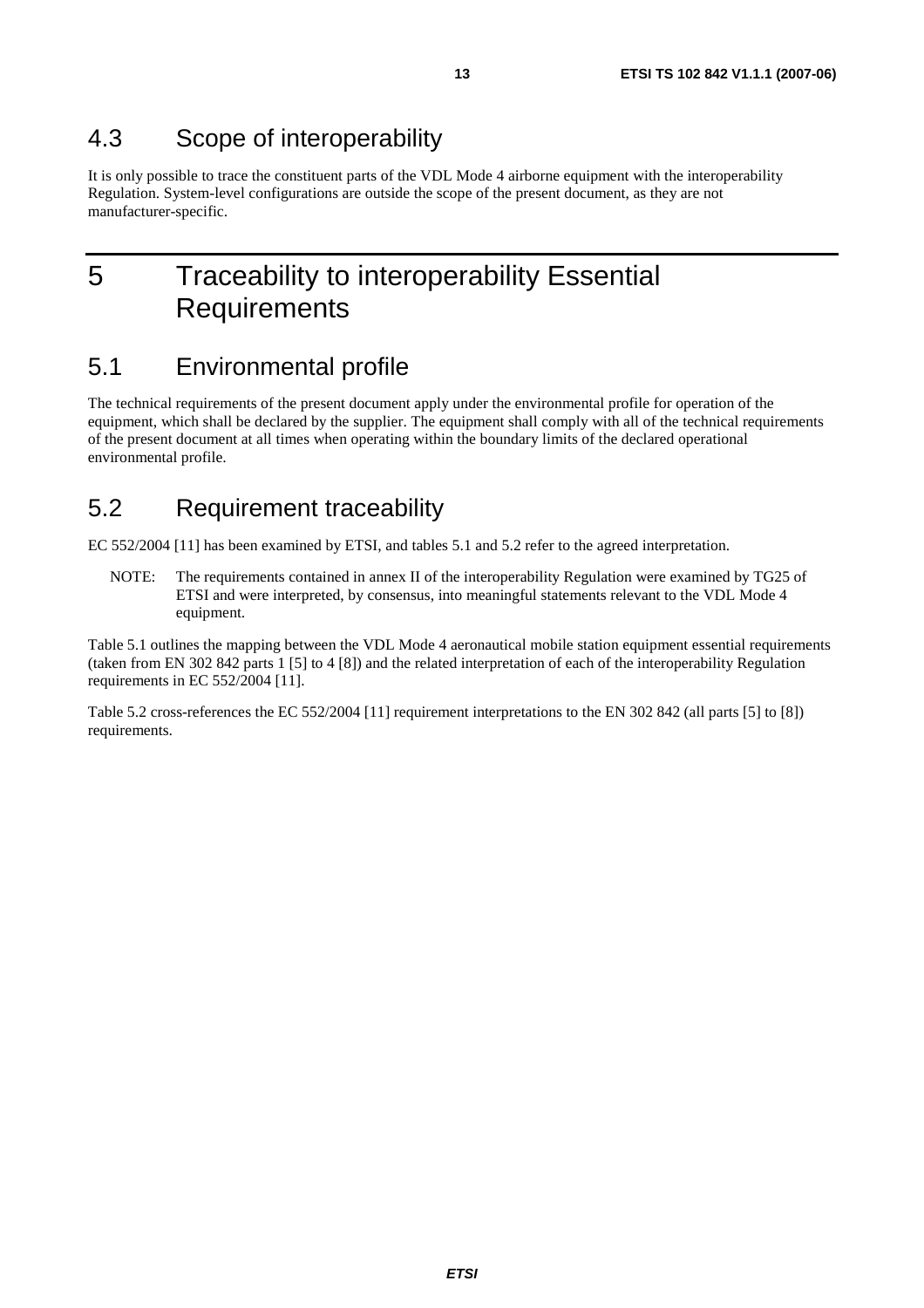<span id="page-13-0"></span>

| Requirement                                                              | <b>Title</b>                                    | <b>Demonstrates</b>                         | <b>Description of</b>              |  |  |  |
|--------------------------------------------------------------------------|-------------------------------------------------|---------------------------------------------|------------------------------------|--|--|--|
| reference                                                                |                                                 | conformance with<br>EC 552/2004 requirement | traceability                       |  |  |  |
| EN 302 842-1 requirements                                                |                                                 |                                             |                                    |  |  |  |
| 5<br><b>Physical layer</b><br>VDL Mode 4 physical layer functional<br>A1 |                                                 |                                             |                                    |  |  |  |
|                                                                          | specifications                                  |                                             | specification                      |  |  |  |
| 5.1                                                                      | Overview                                        |                                             | <b>Seamless</b>                    |  |  |  |
|                                                                          |                                                 |                                             | operation with                     |  |  |  |
|                                                                          |                                                 |                                             | availability of                    |  |  |  |
|                                                                          |                                                 |                                             | function                           |  |  |  |
| 5.1.1                                                                    | <b>Functions</b>                                |                                             | Synchronized                       |  |  |  |
|                                                                          |                                                 |                                             | data sharing to                    |  |  |  |
|                                                                          |                                                 |                                             | accepted                           |  |  |  |
|                                                                          |                                                 |                                             | standards                          |  |  |  |
| 5.1.2                                                                    | Data reception                                  |                                             | Communication                      |  |  |  |
|                                                                          |                                                 |                                             | processing                         |  |  |  |
| 5.1.3                                                                    | Data transmission                               |                                             | Communication                      |  |  |  |
|                                                                          |                                                 |                                             | processing                         |  |  |  |
| 5.2                                                                      | Modulation scheme                               |                                             | Communication                      |  |  |  |
|                                                                          |                                                 |                                             | processing                         |  |  |  |
| 6                                                                        | VDL Mode 4 equipment requirements               | A1, B7.1, B7.2                              | Systems                            |  |  |  |
|                                                                          |                                                 |                                             | operated with                      |  |  |  |
|                                                                          |                                                 |                                             | validated                          |  |  |  |
| 6.2.6                                                                    |                                                 |                                             | procedures                         |  |  |  |
|                                                                          | Spurious emissions                              |                                             | Minimizing<br>environmental        |  |  |  |
|                                                                          |                                                 |                                             | impact                             |  |  |  |
| $\overline{7}$                                                           | General design requirements                     | A1, A3                                      | Design                             |  |  |  |
|                                                                          |                                                 |                                             | requirements                       |  |  |  |
| 7.1                                                                      | Controls and indicators                         |                                             | See note 1a                        |  |  |  |
| 7.2                                                                      | Class of emission and modulation                |                                             | High consistency                   |  |  |  |
|                                                                          | characteristics                                 |                                             |                                    |  |  |  |
| 7.3                                                                      | Warm up                                         |                                             | High consistency                   |  |  |  |
| 7.4                                                                      | Airworthiness                                   |                                             | See note 1a                        |  |  |  |
| 7.5                                                                      | Intended function                               |                                             | See note 1a                        |  |  |  |
| 7.6                                                                      | International Telecommunications Union          |                                             | International                      |  |  |  |
|                                                                          | Regulations                                     |                                             | regulation                         |  |  |  |
|                                                                          |                                                 |                                             | consistency                        |  |  |  |
| 7.7                                                                      | Fire protection                                 |                                             | See note 1a                        |  |  |  |
| 7.8                                                                      | Operation of controls                           |                                             | Reliable HMI                       |  |  |  |
|                                                                          |                                                 |                                             | facility                           |  |  |  |
| 7.9                                                                      | Accessibility of controls                       |                                             | See note 1a                        |  |  |  |
| 7.10                                                                     | Effects of tests                                |                                             | See note 1a                        |  |  |  |
| 7.11                                                                     | Failure of VDL Mode 4 equipment                 |                                             | Safety standards                   |  |  |  |
| 7.12                                                                     | Software management                             |                                             | Safety standards                   |  |  |  |
| 7.13                                                                     | Transceiver configuration                       |                                             | See note 1a                        |  |  |  |
| 7.14                                                                     | Provision for multiple redundant VDL4           |                                             | See note 2                         |  |  |  |
|                                                                          | transceivers                                    |                                             |                                    |  |  |  |
| 7.15                                                                     | Reception capability<br>Transmission capability |                                             | See note 2<br>See note 2           |  |  |  |
| 7.16                                                                     | Monitoring of proper operation                  |                                             |                                    |  |  |  |
| 7.17                                                                     |                                                 |                                             | Communications<br>and surveillance |  |  |  |
|                                                                          |                                                 |                                             | systems integrity                  |  |  |  |
| 7.18                                                                     | Power-up self test                              |                                             | See note 1a                        |  |  |  |
|                                                                          |                                                 |                                             |                                    |  |  |  |

#### **Table 5.1: VDL Mode 4 requirement traceability to EC 552/2004**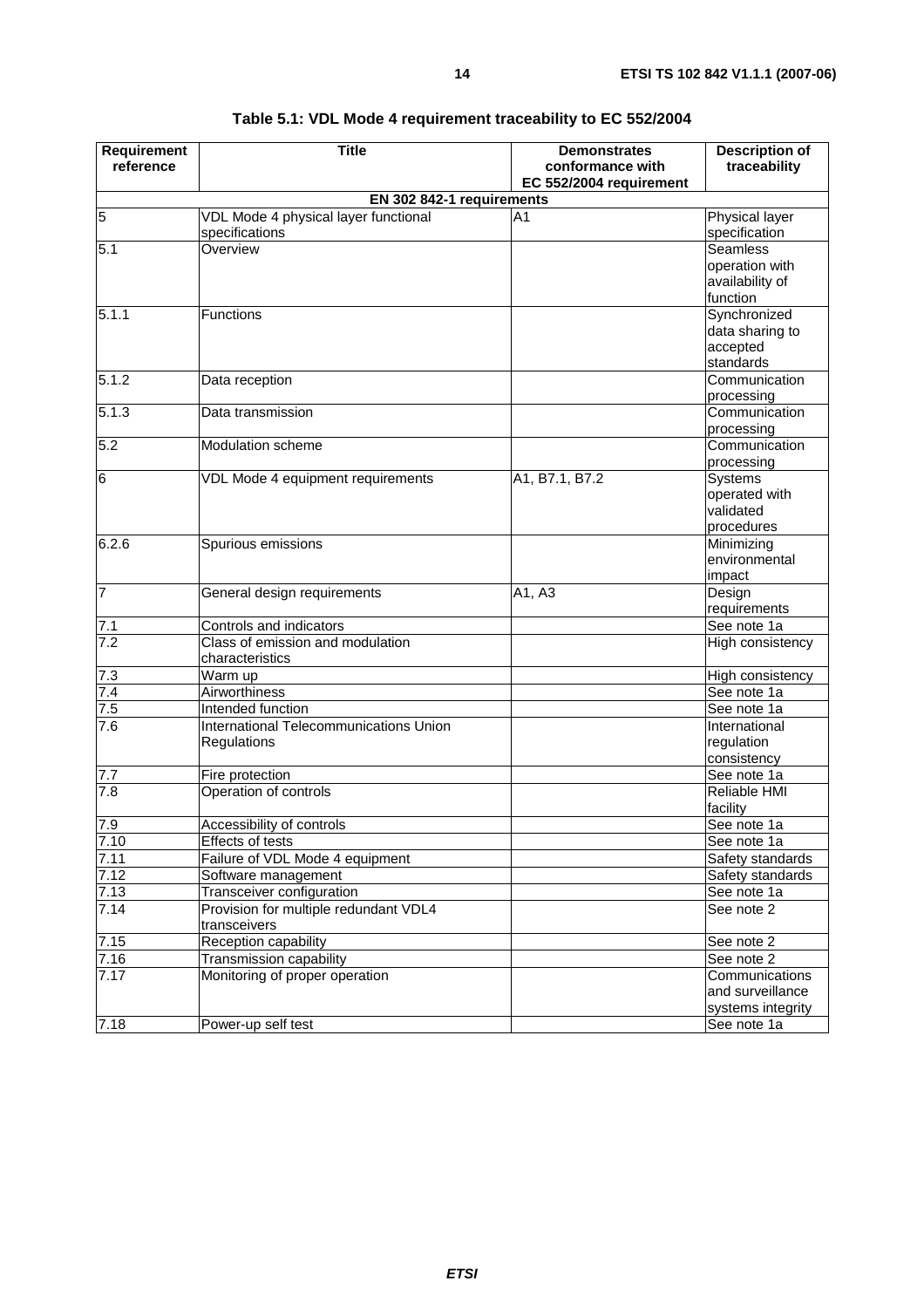| Requirement<br>reference | <b>Title</b>                                                   | <b>Demonstrates</b><br>conformance with<br>EC 552/2004 requirement | <b>Description of</b><br>traceability                                                       |
|--------------------------|----------------------------------------------------------------|--------------------------------------------------------------------|---------------------------------------------------------------------------------------------|
|                          | EN 302 842-2 requirements                                      |                                                                    |                                                                                             |
| $\overline{4}$           | General description of VDL Mode 4 mobile<br>station link layer | A3, B7.1, B7.2                                                     | Support for new<br>concepts of<br>operation                                                 |
| 4.1.1                    | Overview of VDL Mode 4                                         | A1, A4                                                             | <b>Seamless</b><br>communication<br>enabled                                                 |
| 4.1.2                    | Relationship to OSI reference model                            | A <sub>1</sub>                                                     | coherently<br>Established<br>standard used                                                  |
| 4.1.3                    | <b>VDL Mode 4 services</b>                                     |                                                                    | Real-time data<br>sharing over a<br>secure medium                                           |
| 4.1.4                    | <b>ADS-B Function</b>                                          | A <sub>1</sub>                                                     | ADS-B gives<br>constant data<br>sharing for flight<br>information and<br>surveillance       |
| 4.1.5                    | Operational scenarios                                          |                                                                    | Coherent<br>communications<br>systems                                                       |
| 4.1.6                    | VDL Mode 4 fundamentals                                        | A1, B3.1.2                                                         | Common defined<br>surveillance<br>information<br>structure for FDP                          |
| 4.1.7                    | Possible configuration of airborne equipment                   | A3, B3.1.2                                                         | Configurations<br>meet ICAO<br>standards                                                    |
| 4.1.8                    | Classes of equipment                                           | B7.1, B3.1.2                                                       | Equipment<br>specification                                                                  |
| 4.1.9                    | Transceiver cross-links                                        | $\overline{B7.1}$                                                  | Equipment<br>specification                                                                  |
| 4.1.10                   | Overall structure of specifications for VDL Mode<br>4          | B3.1.2                                                             | Sound logical<br>structure<br>specifications                                                |
| 4.1.11                   | Equipment performance verification                             | A1, B3.1.2                                                         | Environmental<br>specifications                                                             |
| 5.1                      | MAC sublayer                                                   |                                                                    | See note 1a                                                                                 |
| 5.1.4                    | Time synchronization                                           |                                                                    | Timely<br>information<br>sharing                                                            |
| 5.1.5                    | Slot idle/busy notification                                    |                                                                    | Coherent<br>information<br>sharing                                                          |
| 5.1.6                    | Transmission processing                                        |                                                                    | See note 1a                                                                                 |
| 5.1.7<br>5.2             | Received transmission processing<br>VSS sublayer               | B7.1                                                               | See note 1a<br>Communication<br>integrity and<br>continuity to<br>appropriate<br>procedures |
| 5.3                      | DLS sublayer                                                   |                                                                    | Communication<br>integrity and<br>continuity to<br>appropriate<br>procedures                |
| 5.4                      | Link Management Entity (LME) sublayer                          |                                                                    | Timely<br>information<br>sharing                                                            |
| 5.6                      | Definitions For Compact Position Reporting                     |                                                                    | Accurate and<br>reliable<br>surveillance data                                               |
| 6.1                      | Controls and indicators                                        |                                                                    | See note 1a                                                                                 |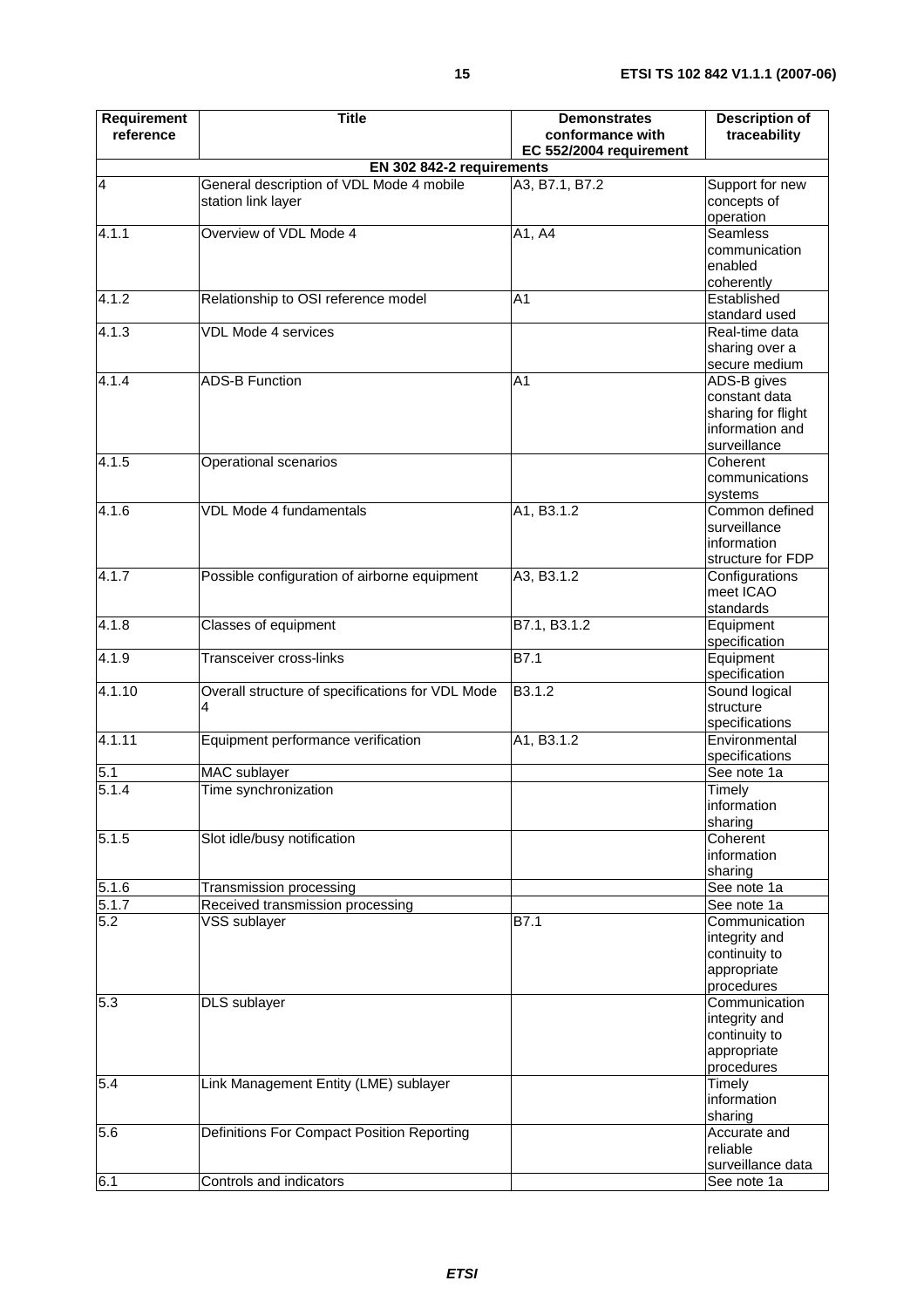| <b>Requirement</b>      | <b>Title</b>                                                             | <b>Demonstrates</b>                         | <b>Description of</b>                        |
|-------------------------|--------------------------------------------------------------------------|---------------------------------------------|----------------------------------------------|
| reference               |                                                                          | conformance with<br>EC 552/2004 requirement | traceability                                 |
| 6.2                     | Warm up                                                                  |                                             | Reliable HMI<br>facility                     |
| 6.3                     | Airworthiness                                                            |                                             | See note 1a                                  |
| 6.4                     | Intended function                                                        |                                             | See note 1a                                  |
| 6.5                     | International Telecommunications Union                                   |                                             | International                                |
|                         | regulations                                                              |                                             | regulation<br>consistency                    |
| 6.6                     | Fire protection                                                          |                                             | See note 1a                                  |
| 6.7                     | Operation of controls                                                    | A3                                          | Reliable HMI<br>facility                     |
| 6.8                     | Accessibility of controls                                                |                                             | See note 1a                                  |
| 6.9                     | Effects of tests                                                         |                                             | See note 1a                                  |
| 6.10                    | Failure of the VDL Mode 4 equipment                                      | A3                                          | Safety standards                             |
| 6.11                    | Software management                                                      | A <sub>3</sub>                              | Safety standards                             |
| 6.12                    | Transceiver configuration                                                |                                             | See note 1a                                  |
| 6.13                    | Provision for multiple redundant VDL4<br>transceivers                    |                                             |                                              |
| 6.14                    | Reception capability                                                     |                                             |                                              |
| 6.15                    | Transmission capability                                                  |                                             |                                              |
| 6.16                    | Monitoring of proper operation                                           |                                             | Communications                               |
|                         |                                                                          |                                             | and surveillance                             |
| 6.17                    |                                                                          |                                             | systems integrity                            |
|                         | Power-up self test                                                       |                                             | See note 1a                                  |
| $\overline{\mathbf{4}}$ | EN 302 842-3 requirements<br>General description of VDL Mode 4 broadcast |                                             | See note 1                                   |
|                         | services                                                                 |                                             |                                              |
| 4.1                     | General                                                                  | B7.1, B7.2                                  | Timely systems to<br>support data<br>sharing |
| 4.2                     | Automatic Dependent Surveillance - Broadcast                             |                                             | Surveillance                                 |
|                         | $(ADS-B)$                                                                |                                             | systems                                      |
| 4.3                     | Traffic Information Service - Broadcast (TIS-B)                          |                                             | Surveillance                                 |
|                         |                                                                          |                                             | systems,                                     |
|                         |                                                                          |                                             | aeronautical<br>information                  |
| 4.4                     | Flight Information Service - Broadcast (FIS-B)                           |                                             | Meteorological<br>information                |
| 4.5                     | <b>GNSS Augmentation Service - Broadcast</b>                             |                                             | Airspace                                     |
|                         | $(GNS-B)$                                                                |                                             | management,                                  |
|                         |                                                                          |                                             | surveillance                                 |
|                         |                                                                          |                                             | systems                                      |
| $\overline{5}$          | Minimum performance specification under                                  | B7.1, B7.2                                  | General                                      |
|                         | standard test conditions                                                 |                                             | operational                                  |
|                         |                                                                          |                                             | requirements                                 |
| 5.1                     | Requirements for ADS-B                                                   |                                             | Coherent                                     |
|                         |                                                                          |                                             | surveillance data<br>sharing to agreed       |
|                         |                                                                          |                                             | standards                                    |
| 5.1.3                   | Default ADS-B reporting                                                  |                                             | Timely                                       |
|                         |                                                                          |                                             | information                                  |
|                         |                                                                          |                                             | sharing                                      |
| 5.2                     | Requirements for TIS-B                                                   |                                             | See note 1                                   |
| 5.2.1                   | <b>Traffic Information Volume</b>                                        |                                             | Air traffic                                  |
|                         |                                                                          |                                             | management                                   |
|                         |                                                                          |                                             | services for                                 |
|                         |                                                                          |                                             | aeronautical                                 |
|                         |                                                                          |                                             | information                                  |
| 5.2.3                   | Message format                                                           |                                             | Consistent<br>surveillance data              |
| 5.2.4                   | Management message                                                       |                                             | See note 1a                                  |
| 5.2.5                   | Aircraft target messages (airborne TIV)                                  |                                             | See note 1a                                  |
| 5.2.6                   | Aircraft target messages (ground TIV)                                    |                                             | See note 1a                                  |
| 5.2.7                   | Ground vehicle target messages (ground TIV)                              |                                             | See note 1a                                  |
| 5.2.8                   | TIS-B offset encoding                                                    |                                             | See note 1a                                  |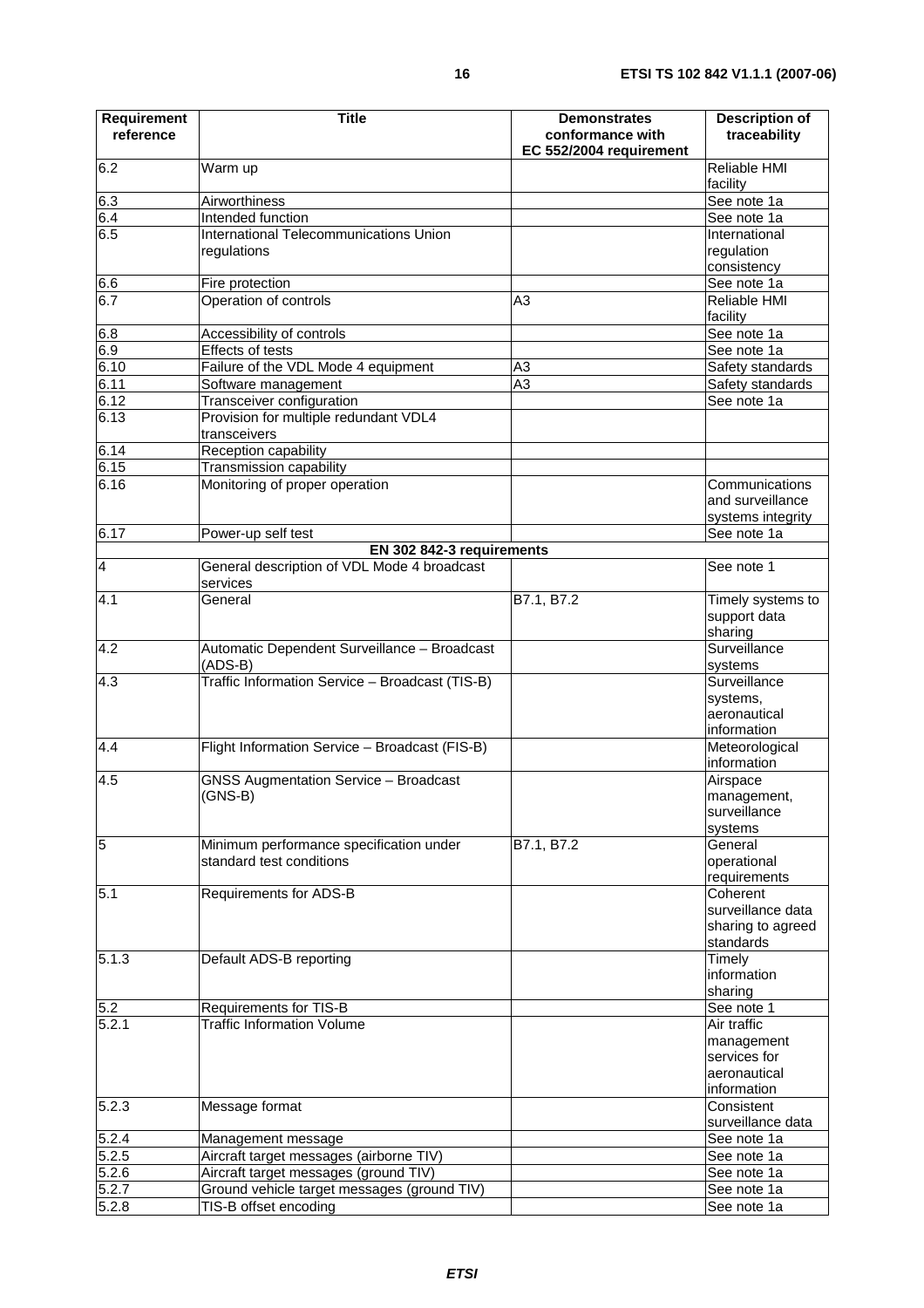| Requirement<br>reference | <b>Title</b>                                                                                                                                                                                                                                             | <b>Demonstrates</b><br>conformance with<br>EC 552/2004 requirement | <b>Description of</b><br>traceability                                                  |
|--------------------------|----------------------------------------------------------------------------------------------------------------------------------------------------------------------------------------------------------------------------------------------------------|--------------------------------------------------------------------|----------------------------------------------------------------------------------------|
| 5.3                      | <b>Requirements for FIS-B</b>                                                                                                                                                                                                                            |                                                                    | Meteorological<br>information                                                          |
| 5.4                      | Requirements for GNSS Augmentation Service<br>Broadcast (GNS-B) message                                                                                                                                                                                  |                                                                    | See note 2                                                                             |
| 6                        | General design requirements                                                                                                                                                                                                                              |                                                                    | See note 1                                                                             |
|                          | EN 302 842-4 requirements                                                                                                                                                                                                                                |                                                                    |                                                                                        |
| $\overline{4}$           | General description of VDL Mode 4 mobile<br>station point-to-point services                                                                                                                                                                              |                                                                    | See note 1                                                                             |
| 4.1                      | General                                                                                                                                                                                                                                                  | B7.1, B7.2                                                         | Timely systems to<br>support data<br>sharing                                           |
| 4.2                      | Data Link Service (DLS) and Link Management<br>Entity (LME)                                                                                                                                                                                              |                                                                    | See note 1                                                                             |
| 4.2.1                    | General                                                                                                                                                                                                                                                  |                                                                    | Protocol used for<br>integrity of<br>communication,<br>support for future<br>protocols |
| 4.3                      | <b>Additional VSS services</b>                                                                                                                                                                                                                           |                                                                    | Protocol used for<br>integrity of<br>communication                                     |
| $\overline{5}$           | Minimum performance specification under<br>standard test conditions                                                                                                                                                                                      |                                                                    | See note 1                                                                             |
| 5.1                      | <b>DLS</b> sublayer                                                                                                                                                                                                                                      |                                                                    | Communication<br>standard and<br>protocol                                              |
| 5.2                      | Link management entity sublayer                                                                                                                                                                                                                          |                                                                    | Communication<br>standard and<br>protocol                                              |
| 5.3                      | <b>Additional VSS requirements</b>                                                                                                                                                                                                                       |                                                                    | Communication<br>standard and<br>protocol                                              |
| 5.3.4                    | Retransmission procedures                                                                                                                                                                                                                                |                                                                    | Continuity of<br>surveillance                                                          |
| 6                        | General design requirements                                                                                                                                                                                                                              |                                                                    | See note 1                                                                             |
| In this table:           | column 1 is a reference to a clause number in the present document;<br>column 2 identifies the clause title in the present document;<br>column 3 is a reference to a section in annex II of the EC 552/2004 [11] to which the identified clause provides |                                                                    |                                                                                        |

evidence of conformance;

column 4 describes how the traceability is shown.

NOTE 1: The clause number in column 1 is a headline or an introduction to requirements that are detailed in subsequent clauses.

NOTE 1a: The clause number in column 1 is a definition. It may not be possible to demonstrate specific requirement traceability.

NOTE 2: Only essential requirements are traced. Detailed requirements are not traced.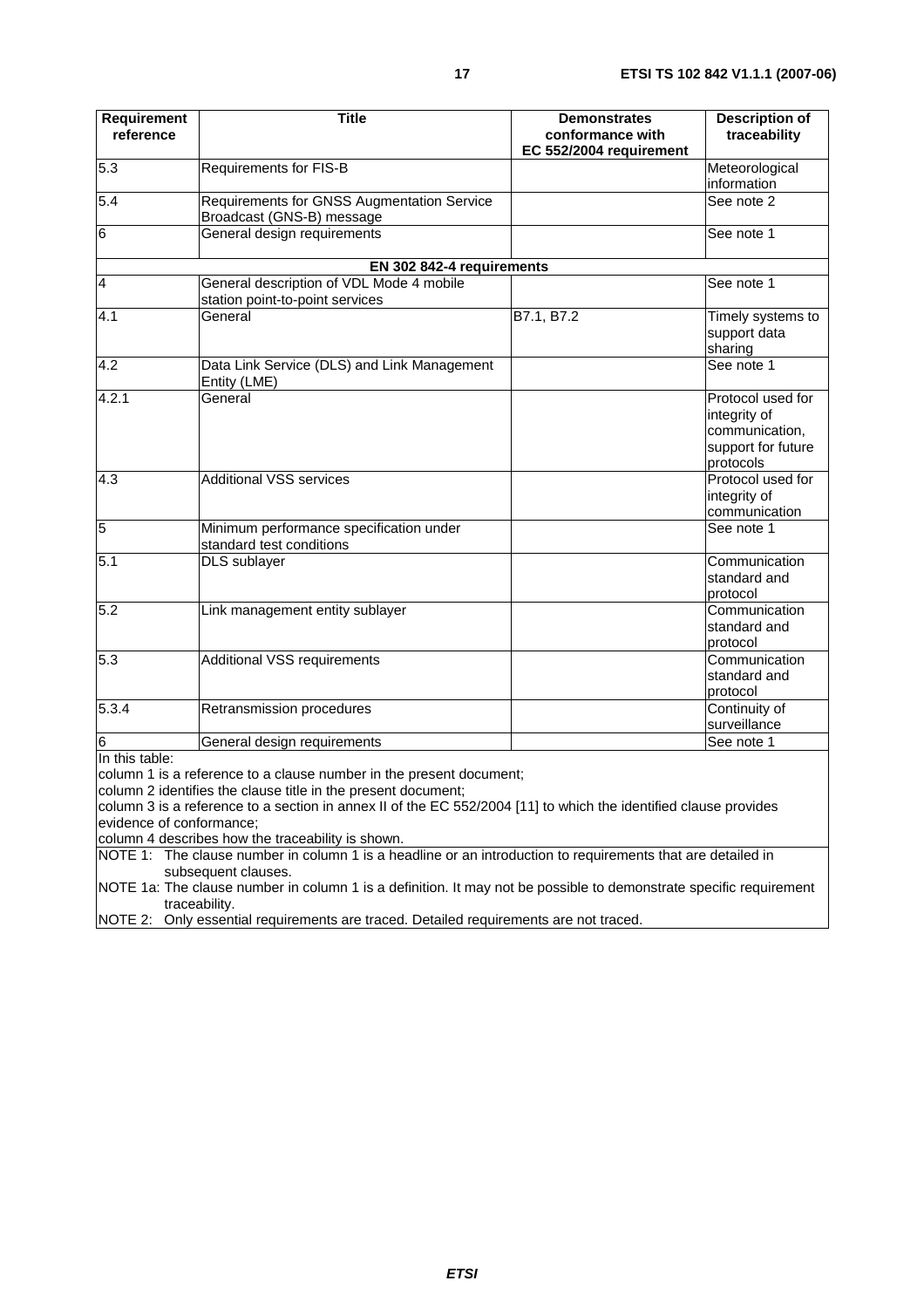|  |  | Table 5.2: VDL Mode 4 requirement traceability to EC 552/2004 |
|--|--|---------------------------------------------------------------|
|--|--|---------------------------------------------------------------|

<span id="page-17-0"></span>

| EC 552/2004    | EC 552/2004                                              | Interpretation of<br>EC 552/2004                                                                                                                                                                                                                               | EN 302 842                                                        | EN 302 842                                                        | <b>Description of traceability</b>                                                                                                                                                                                                         |
|----------------|----------------------------------------------------------|----------------------------------------------------------------------------------------------------------------------------------------------------------------------------------------------------------------------------------------------------------------|-------------------------------------------------------------------|-------------------------------------------------------------------|--------------------------------------------------------------------------------------------------------------------------------------------------------------------------------------------------------------------------------------------|
| Requirement.   | <b>Requirement Title</b>                                 | <b>Requirement text</b>                                                                                                                                                                                                                                        | <b>Requirements</b><br>traceable to<br>EC 552/2004<br>requirement | <b>Requirement Title</b>                                          |                                                                                                                                                                                                                                            |
| A <sub>1</sub> | General<br>requirements:                                 | The ANSPs shall demonstrate their strategies<br>and plans to improve seamless operations                                                                                                                                                                       | EN 302 842-1:5                                                    | VDL mode 4 physical layer<br>functional specifications            | Specifies equipment characteristics for<br>seamless operation                                                                                                                                                                              |
|                | Seamless operation                                       | within their airspace and in interacting with<br>other ANSPs, with the objective to harmonize.                                                                                                                                                                 | EN 302 842-1:6                                                    | VDL Mode 4 equipment<br>requirements                              | Specifies equipment performance for seamless<br><b>loperation</b>                                                                                                                                                                          |
|                |                                                          | In the future this should be aligned with the<br>concept of operation (SESAR).                                                                                                                                                                                 | EN 302 842-1: 7                                                   | General design requirements                                       | Equipment shall perform according to<br>specification                                                                                                                                                                                      |
|                |                                                          |                                                                                                                                                                                                                                                                | EN 302 842-2: 4.1.1                                               | Overview of VDL Mode 4                                            | VDL Mode 4 allows constant seamless<br>communication between air and ground                                                                                                                                                                |
|                |                                                          |                                                                                                                                                                                                                                                                | EN 302 842-2: 4.1.2                                               | Relationship to OSI reference<br>model                            | Constituent boundaries                                                                                                                                                                                                                     |
|                |                                                          |                                                                                                                                                                                                                                                                | EN 302 842-2: 4.1.4                                               | <b>ADS-B</b> function                                             | ADS-B allows constant information sharing to a<br>commonly-agreed standard                                                                                                                                                                 |
|                |                                                          |                                                                                                                                                                                                                                                                | EN 302 842-2: 4.1.6                                               | VDL Mode 4 fundamentals                                           | VDL Mode 4 allows seamless sharing of data<br>through its flexible message structure                                                                                                                                                       |
|                |                                                          |                                                                                                                                                                                                                                                                | EN 302 842-2: 4.1.11                                              | Equipment performance<br>verification                             | Verification of equipment performance to<br>required standards                                                                                                                                                                             |
|                |                                                          |                                                                                                                                                                                                                                                                | EN 302 842-2: 6                                                   | General design requirements                                       | General design requirements shall ensure<br>common operational performances                                                                                                                                                                |
| A3             | General<br>requirements: Safety                          | The ANSPs should demonstrate the safety<br>management and reporting methodologies                                                                                                                                                                              | EN 302 842-1: 7                                                   | General design requirements                                       | Equipment shall perform according to<br>specification                                                                                                                                                                                      |
|                |                                                          | which are used. ANSPs should provide<br>evidence to support the rationale of their<br>chosen hazard matrix. The ANSPs should all<br>demonstrate that the safety assurance<br>activities and safety net performance<br>parameters are adequate and appropriate. | EN 302 842-2: 4                                                   | General description of VDL<br>Mode 4 ground station link<br>layer | VDL Mode 4 allows implementation of Airborne<br>Situation Awareness, Improved Controllers<br>Situation Awareness, Runway Incursion<br>Prevention, Reliable MTCD function, Conflict<br>Detection and Resolution, Improved STCA<br>functions |
|                |                                                          |                                                                                                                                                                                                                                                                | EN 302 842-2: 4.1.7                                               | Possible configuration of<br>airborne equipment                   | High levels of safety provided by testing and by<br>dual installation                                                                                                                                                                      |
|                |                                                          |                                                                                                                                                                                                                                                                | EN 302 842-2: 6.7                                                 | Operation of controls                                             | Safety standards minimizing harmful<br>interference                                                                                                                                                                                        |
|                |                                                          |                                                                                                                                                                                                                                                                | EN 302 842-2: 6.10                                                | Failure of the VDL Mode 4<br>Equipment                            | Equipment failure shall not impair system<br>performance                                                                                                                                                                                   |
|                |                                                          |                                                                                                                                                                                                                                                                | EN 302 842-2: 6.11                                                | Software management                                               | Development follows an approved management<br>system                                                                                                                                                                                       |
| A4             | General<br>requirements: Civil-<br>military coordination | Regulation EC 2150/2005 [12] shall be fulfilled EN 302 842-2: 4.1.1<br>by the ANSPs.                                                                                                                                                                           |                                                                   | Overview of VDL Mode 4                                            | Military use improves co-ordination and flexible<br>use of airspace                                                                                                                                                                        |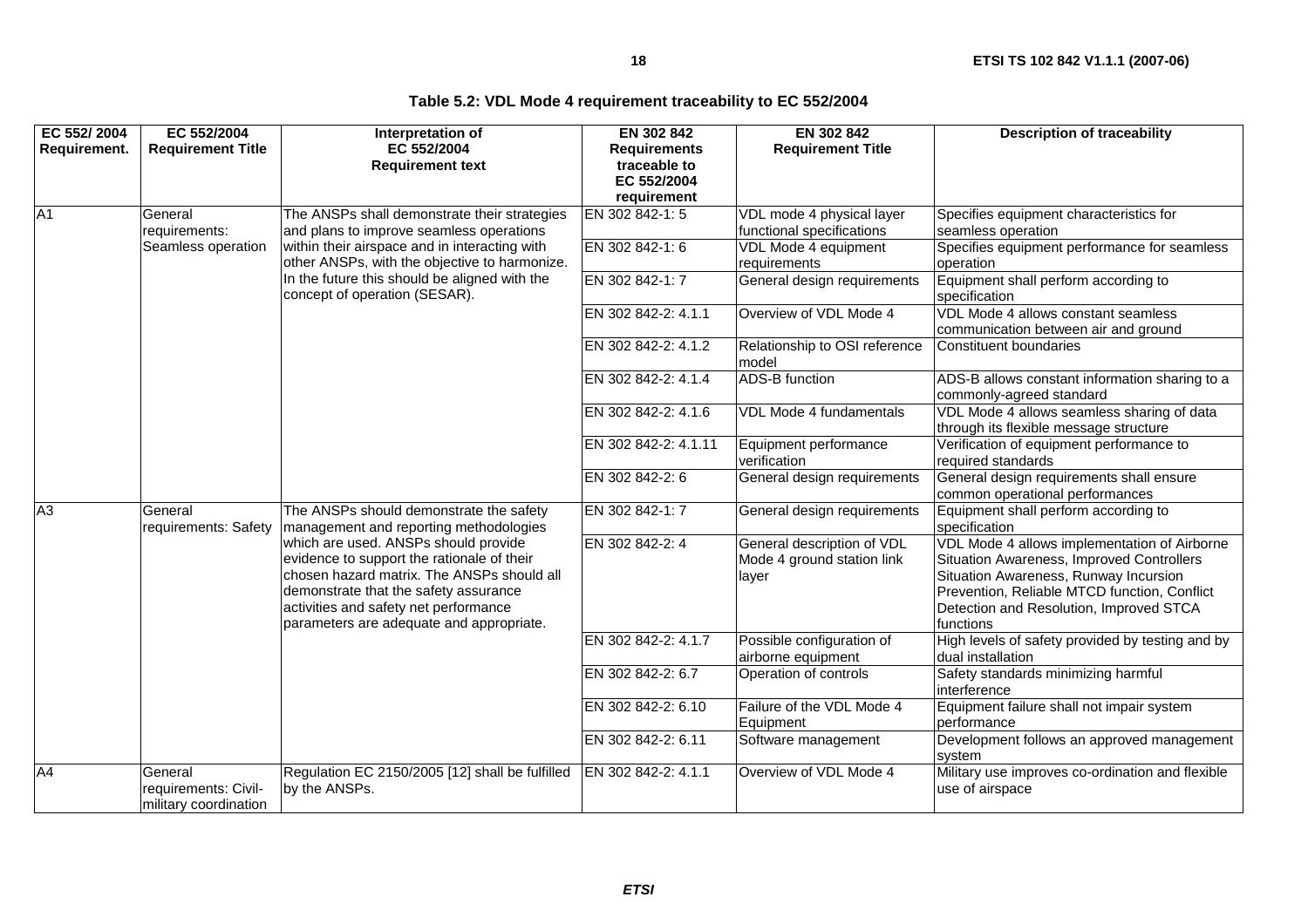| EC 552/2004<br>Requirement. | EC 552/2004<br><b>Requirement Title</b>                                                                                                                                                                                                                                                                                                                                                                                                                                                                                                                                                                                       | Interpretation of<br>EC 552/2004<br><b>Requirement text</b>                                                                                                                                                                                                                                                                                                                | EN 302 842<br><b>Requirements</b><br>traceable to<br>EC 552/2004<br>requirement | EN 302 842<br><b>Requirement Title</b>                            | <b>Description of traceability</b>                                                                                    |
|-----------------------------|-------------------------------------------------------------------------------------------------------------------------------------------------------------------------------------------------------------------------------------------------------------------------------------------------------------------------------------------------------------------------------------------------------------------------------------------------------------------------------------------------------------------------------------------------------------------------------------------------------------------------------|----------------------------------------------------------------------------------------------------------------------------------------------------------------------------------------------------------------------------------------------------------------------------------------------------------------------------------------------------------------------------|---------------------------------------------------------------------------------|-------------------------------------------------------------------|-----------------------------------------------------------------------------------------------------------------------|
| B3.1.2                      | Specific<br>requirements:<br>Systems and<br>procedures for air<br>traffic services:<br>Flight data<br>processing systems:<br>Support for new<br>concepts of<br>operation                                                                                                                                                                                                                                                                                                                                                                                                                                                      | Airborne system constituents supporting new,<br>agreed and validated concepts of operation<br>shall be designed and built, using appropriate<br>and validated procedures, in such a way as to<br>be interoperable in terms of timely sharing of<br>correct and consistent information and a<br>common understanding of the current and<br>predicted operational situation. | EN 301 842-2: 4                                                                 | General description of VDL<br>Mode 4 mobile station link<br>layer | VDL4 structure allows flight information sharing<br>to make flight data processing systems<br>interoperable           |
| $\overline{B7.1}$           | Specific<br>The ANSPs shall demonstrate their strategies<br>and plans to seamlessly provide accurate and<br>requirements:<br>consistent aeronautical information, in an<br>Systems and<br>electronic form when appropriate, in a timely<br>procedures for<br>aeronautical<br>manner, with the objective to harmonize.<br>information services:<br>The ANSPs shall ensure that they have a<br>Seamless operation<br>common agreement of the standardized data<br>set which may be used as a basis for<br>aeronautical information provision.<br>In the future this should be aligned with the<br>concept of operation (SESAR). |                                                                                                                                                                                                                                                                                                                                                                            | EN 302 842-1:6                                                                  | VDL Mode 4 equipment<br>requirements                              | Agreed and validated equipment requirements<br>meet the operational concept for aeronautical<br>linformation services |
|                             |                                                                                                                                                                                                                                                                                                                                                                                                                                                                                                                                                                                                                               |                                                                                                                                                                                                                                                                                                                                                                            | EN 302 842-2: 4                                                                 | General description of VDL<br>Mode 4 mobile station link<br>layer | VDL4 supports increasingly accurate, timely,<br>complete aeronautical information sharing                             |
|                             |                                                                                                                                                                                                                                                                                                                                                                                                                                                                                                                                                                                                                               |                                                                                                                                                                                                                                                                                                                                                                            | EN 302 842-2: 4.1.9                                                             | Transceiver cross-function                                        | Transmitter cross-links ensure seamless<br>operation                                                                  |
|                             |                                                                                                                                                                                                                                                                                                                                                                                                                                                                                                                                                                                                                               |                                                                                                                                                                                                                                                                                                                                                                            | EN 302 842-2: 5.2                                                               | VSS sublayer.                                                     | VSS sublayer requirements give an appropriate<br>transmission format for aeronautical information                     |
|                             |                                                                                                                                                                                                                                                                                                                                                                                                                                                                                                                                                                                                                               |                                                                                                                                                                                                                                                                                                                                                                            | EN 302 842-3: 4.1                                                               | General                                                           | VDL4 link layer supports accurate and timely<br>sharing of aeronautical information                                   |
|                             |                                                                                                                                                                                                                                                                                                                                                                                                                                                                                                                                                                                                                               | EN 302 842-3: 5                                                                                                                                                                                                                                                                                                                                                            | Minimum performance<br>specification under standard<br>test conditions          | Requirements for consistent VDL4 operation                        |                                                                                                                       |
|                             |                                                                                                                                                                                                                                                                                                                                                                                                                                                                                                                                                                                                                               |                                                                                                                                                                                                                                                                                                                                                                            | EN 302 842-4: 4.1                                                               | General                                                           | Point-to-point service requirements support<br>aeronautical information sharing with all<br>interested parties        |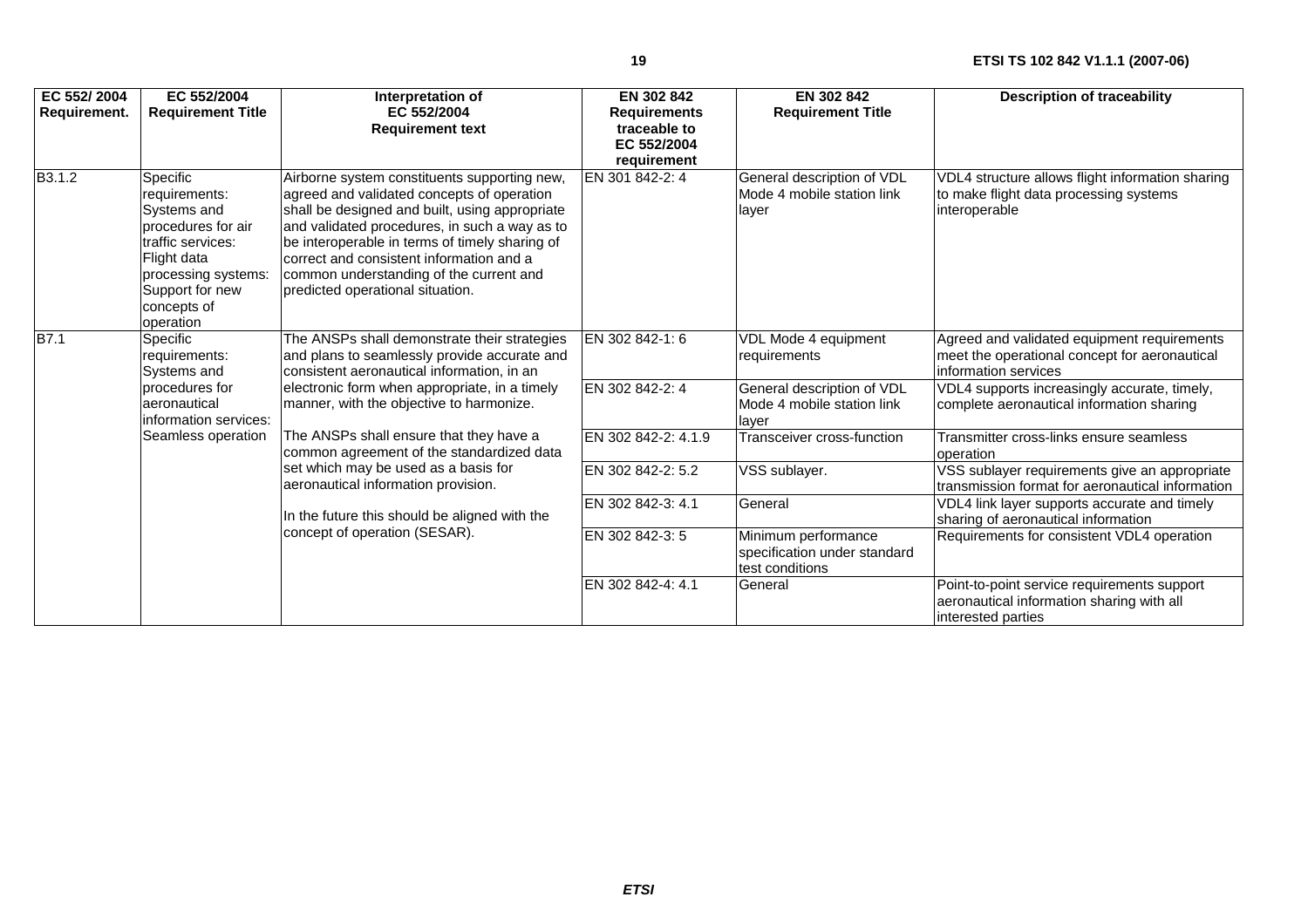| EC 552/2004                                                                                                                                                                                                                | EC 552/2004                                                                                                                                        | Interpretation of                                                                                                                                                                                                                                                                                                                                                                                | EN 302 842          | EN 302 842                                                             | <b>Description of traceability</b>                                                                                                                             |  |  |
|----------------------------------------------------------------------------------------------------------------------------------------------------------------------------------------------------------------------------|----------------------------------------------------------------------------------------------------------------------------------------------------|--------------------------------------------------------------------------------------------------------------------------------------------------------------------------------------------------------------------------------------------------------------------------------------------------------------------------------------------------------------------------------------------------|---------------------|------------------------------------------------------------------------|----------------------------------------------------------------------------------------------------------------------------------------------------------------|--|--|
| Requirement.                                                                                                                                                                                                               | <b>Requirement Title</b>                                                                                                                           | EC 552/2004                                                                                                                                                                                                                                                                                                                                                                                      | <b>Requirements</b> | <b>Requirement Title</b>                                               |                                                                                                                                                                |  |  |
|                                                                                                                                                                                                                            |                                                                                                                                                    | <b>Requirement text</b>                                                                                                                                                                                                                                                                                                                                                                          | traceable to        |                                                                        |                                                                                                                                                                |  |  |
|                                                                                                                                                                                                                            |                                                                                                                                                    |                                                                                                                                                                                                                                                                                                                                                                                                  | EC 552/2004         |                                                                        |                                                                                                                                                                |  |  |
|                                                                                                                                                                                                                            |                                                                                                                                                    |                                                                                                                                                                                                                                                                                                                                                                                                  | requirement         |                                                                        |                                                                                                                                                                |  |  |
| B7.2                                                                                                                                                                                                                       | Specific<br>requirements:<br>Systems and<br>procedures for<br>aeronautical<br>information services:<br>Support for new<br>concepts of<br>operation | Each ANSP shall demonstrate its strategies<br>and plans for the improvement of the accuracy<br>and completeness of the aeronautical<br>information being made available, and the<br>timely use of this information, to support the<br>continuous improvement of the efficiency of<br>airspace and airport use. In the future this<br>should be aligned with the concept of<br>operation (SESAR). | EN 302 842-1:6      | VDL Mode 4 equipment<br>requirements                                   | Agreed and validated equipment requirements<br>meet the operational concept for aeronautical<br>information services and supports new<br>concepts of operation |  |  |
|                                                                                                                                                                                                                            |                                                                                                                                                    |                                                                                                                                                                                                                                                                                                                                                                                                  | EN 302 842-2: 4     | General description of VDL<br>Mode 4 mobile station link<br>layer      | VDL4 supports increasingly accurate, timely,<br>complete aeronautical information sharing                                                                      |  |  |
|                                                                                                                                                                                                                            |                                                                                                                                                    |                                                                                                                                                                                                                                                                                                                                                                                                  | EN 302 842-2: 4.1.8 | Classes of equipment                                                   | Transmitter specification ensures seamless<br>operation                                                                                                        |  |  |
|                                                                                                                                                                                                                            |                                                                                                                                                    |                                                                                                                                                                                                                                                                                                                                                                                                  | EN 302 842-2: 4.1.9 | Transceiver cross-function                                             | Transmitter cross-links ensure seamless<br>operation                                                                                                           |  |  |
|                                                                                                                                                                                                                            |                                                                                                                                                    |                                                                                                                                                                                                                                                                                                                                                                                                  | EN 302 842-3: 4.1   | General                                                                | VDL4 link layer requirements supports accurate<br>and timely sharing of aeronautical information<br>and new concepts of operation                              |  |  |
|                                                                                                                                                                                                                            |                                                                                                                                                    |                                                                                                                                                                                                                                                                                                                                                                                                  | EN 302 842-3: 5     | Minimum performance<br>specification under standard<br>test conditions | Requirements for consistent VDL4 operation                                                                                                                     |  |  |
|                                                                                                                                                                                                                            |                                                                                                                                                    |                                                                                                                                                                                                                                                                                                                                                                                                  | EN 302 842-4: 4.1   | General                                                                | Point-to-point service requirements support<br>aeronautical information sharing with all<br>interested parties                                                 |  |  |
| In this table:                                                                                                                                                                                                             |                                                                                                                                                    |                                                                                                                                                                                                                                                                                                                                                                                                  |                     |                                                                        |                                                                                                                                                                |  |  |
|                                                                                                                                                                                                                            |                                                                                                                                                    | column 1 is a reference to a section in annex II of the EC 552/2004 [11];                                                                                                                                                                                                                                                                                                                        |                     |                                                                        |                                                                                                                                                                |  |  |
|                                                                                                                                                                                                                            |                                                                                                                                                    | column 2 identifies the clause title in annex II of the EC 552/2004 [11];<br>column 3 is the interpretation of the requirement referred to in column 1;                                                                                                                                                                                                                                          |                     |                                                                        |                                                                                                                                                                |  |  |
|                                                                                                                                                                                                                            |                                                                                                                                                    | column 4 identifies a requirement number from the present document;                                                                                                                                                                                                                                                                                                                              |                     |                                                                        |                                                                                                                                                                |  |  |
|                                                                                                                                                                                                                            |                                                                                                                                                    | column 5 identifies the associated clause title from the present document;                                                                                                                                                                                                                                                                                                                       |                     |                                                                        |                                                                                                                                                                |  |  |
|                                                                                                                                                                                                                            | column 6 describes how the traceability is shown.                                                                                                  |                                                                                                                                                                                                                                                                                                                                                                                                  |                     |                                                                        |                                                                                                                                                                |  |  |
| NOTE 1: The clause number in column 4 is a headline or an introduction to requirements that are detailed in subsequent clauses.                                                                                            |                                                                                                                                                    |                                                                                                                                                                                                                                                                                                                                                                                                  |                     |                                                                        |                                                                                                                                                                |  |  |
| NOTE 1a: The clause number in column 4 is a definition. It may not be possible to demonstrate specific requirement traceability.<br>$MATE 2.$ Only ecceptial requirements are traced. Detailed requirements are not traced |                                                                                                                                                    |                                                                                                                                                                                                                                                                                                                                                                                                  |                     |                                                                        |                                                                                                                                                                |  |  |

NOTE 2: Only essential requirements are traced. Detailed requirements are not traced.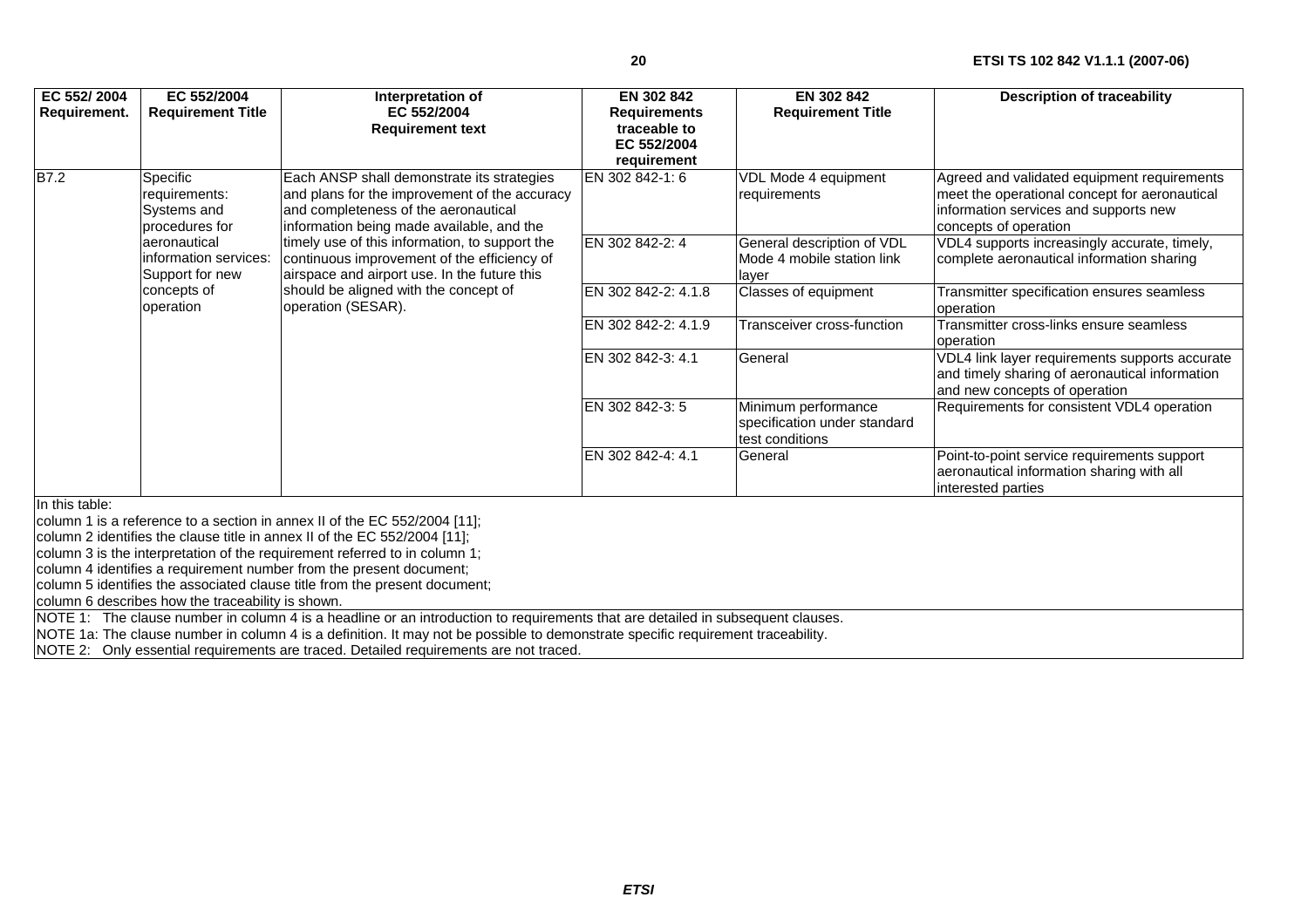# Annex A (informative): Bibliography

- EUROCAE ED-78A: "Guidelines for approval of the provision and use of ATS supported by data communications".
- EUROCAE ED-108A: "MOPS for Very High Frequency (VHF) Digital Link (VDL) Mode 4 Aircraft Transceiver".
- ETSI EN 301 489-22 (V1.3.1): "Electromagnetic compatibility and Radio spectrum Matters (ERM); ElectroMagnetic Compatibility (EMC) standard for radio equipment and services; Part 22: Specific conditions for ground based VHF aeronautical mobile and fixed radio equipment".
- CEC Mandate M/318: "Mandate to CEN/CENELEC/ETSI for standardization in the field of air traffic management systems and Gallileo local components".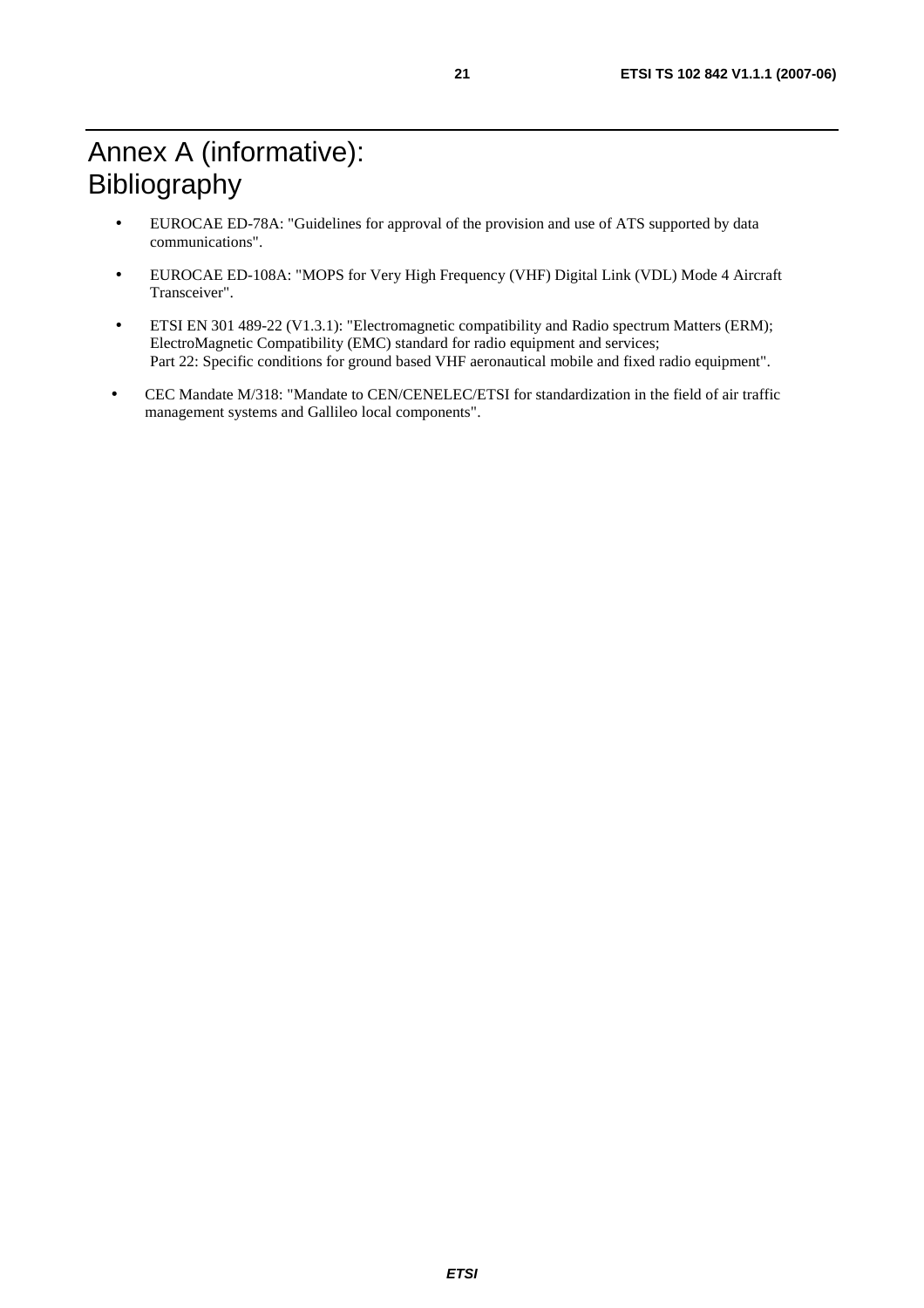# List of tables